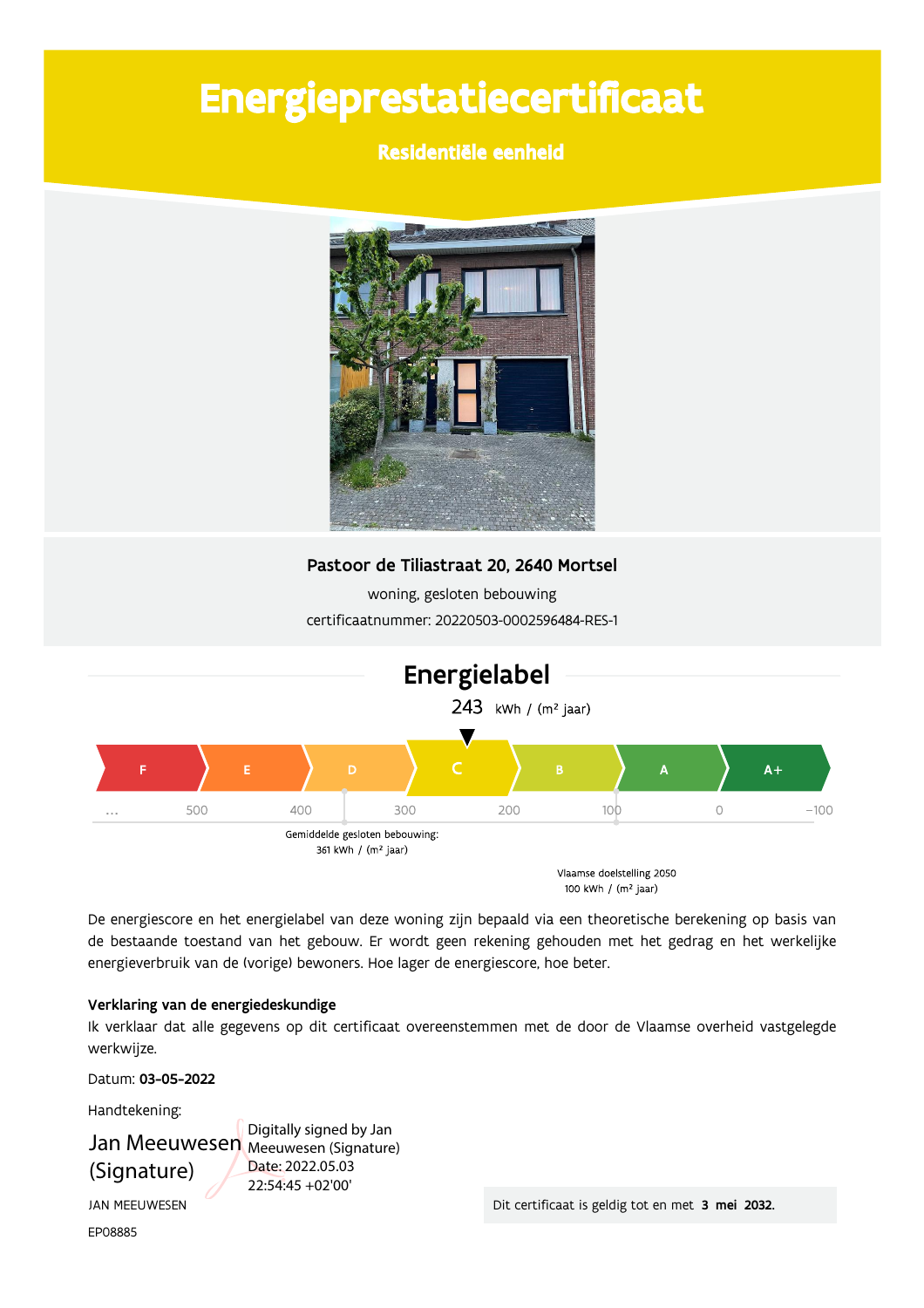# Huidige staat van de woning

Om met uw woning te voldoen aan de energiedoelstelling, zijn er twee mogelijke pistes:

OF

#### $(1)$ Inzetten op isolatie en verwarming

U isoleert elk deel van uw woning tot de voorziet doelstelling én  $\mathbf{u}$ een energie-efficiënte verwarmingsinstallatie (warmtepomp, condenserende ketel. (micro-)WKK. efficiënt warmtenet  $\bigcap_{ }$ decentrale toestellen met een totaal maximaal vermogen van 15 W/m<sup>2</sup>).

 $2^{\circ}$ Energielabel van de woning

> U behaalt een energielabel A voor uw woning(= energiescore van maximaal 100 kWh/(m<sup>2</sup> jaar)). U kiest op welke manier u dat doet: isoleren, efficiënt efficiënt ventileren, verwarmen, zonne-energie, hernieuwbare energie ...



Aanwezig

Ventilatie

Geen systeem aanwezig

Koeling en zomercomfort

Kans op oververhitting Buitenzonwering aanwezig



Luchtdichtheid Niet bekend



Zonne-energie

Geen zonneboiler of zonnepanelen aanwezig

De U-waarde beschrijft de isolatiewaarde van daken, muren, vloeren, vensters ... Hoe lager de U-waarde, hoe beter het constructiedeel isoleert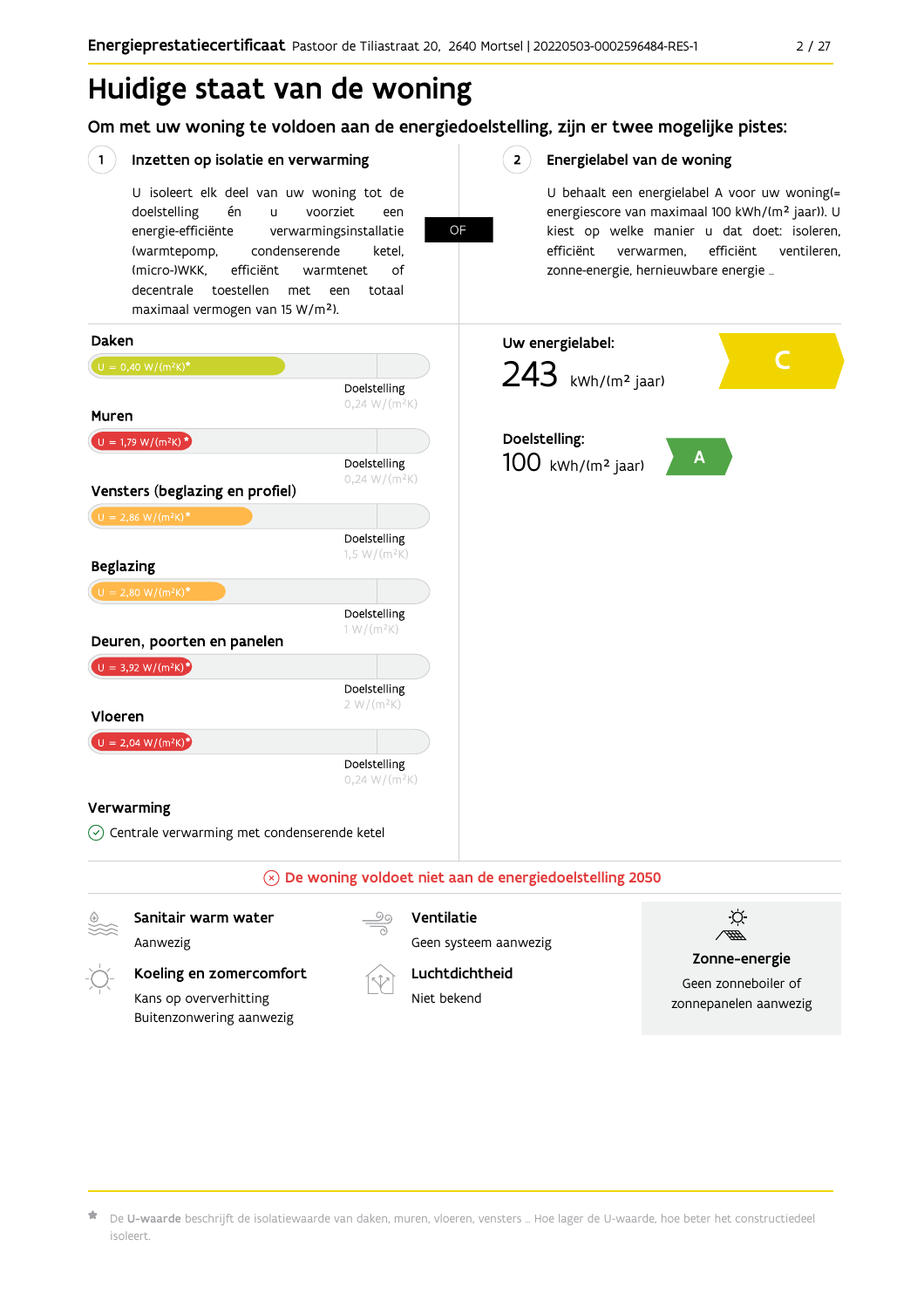# Overzicht aanbevelingen

In deze tabel vindt u aanbevelingen om uw woning energiezuiniger te maken. De aanbevelingen zijn gebaseerd op piste 1. Kunt u ze niet allemaal uitvoeren, dan helpen ze u ook om via piste 2 de doelstelling te halen. Vraag advies aan een specialist voordat u met de renovatiewerken start.

De volgorde in deze tabel is automatisch bepaald en is niet noodzakelijk de juiste volgorde om aan de slag te gaan. Het is louter een eerste indicatie op basis van de energieprestatie.



De prijsindicaties zijn automatisch berekend en kunnen door de energiedeskundige niet aangepast worden. De prijzen zijn bedoeld als indicatie van de gemiddelde marktprijs voor een bepaald type werk. Voor een concrete kostenraming moet u altijd beroep doen op een aannemer of architect. Meer informatie over wat wel en niet inbegrepen is vindt u op pagina 24.

| <b>HUIDIGE SITUATIE</b>                                                                                                                                                                          | <b>AANBEVELING</b>                                                                                                                                                                           | <b>GEMIDDELDE</b><br><b>PRIJSINDICATIE</b> |
|--------------------------------------------------------------------------------------------------------------------------------------------------------------------------------------------------|----------------------------------------------------------------------------------------------------------------------------------------------------------------------------------------------|--------------------------------------------|
| Plat dak<br>6 m <sup>2</sup> van het platte dak is vermoedelijk te<br>weinig geïsoleerd.                                                                                                         | Plaats bijkomende isolatie boven op het<br>platte dak.                                                                                                                                       | € 2 500                                    |
| Deuren en poorten<br>5 m <sup>2</sup> van de deuren of poorten is<br>onvoldoende geïsoleerd.                                                                                                     | Vervang de niet-energiezuinige deuren of<br>poorten door een energiezuinig alternatief<br>met sterk isolerende profielen.                                                                    | € 3 000                                    |
| Muur (spouw)<br>47 m <sup>2</sup> van de spouwmuren is niet geïsoleerd. Breng isolatie aan in de spouw en plaats                                                                                 | bijkomende isolatie aan de binnenkant van<br>de spouwmuur<br>of breng isolatie aan in de spouw en plaats € 23 000 <sup>*</sup><br>bijkomende isolatie aan de buitenkant van<br>de spouwmuur. | € 15 500                                   |
| Vloer boven kelder of buiten<br>60 m <sup>2</sup> van de vloer is niet geïsoleerd.                                                                                                               | Plaats isolatie.                                                                                                                                                                             | € 12 500                                   |
| Vensters<br>22 m <sup>2</sup> van de vensters heeft dubbele<br>beglazing. Dat is weinig energiezuinig. Ook<br>de raamprofielen zijn thermisch weinig<br>performant.                              | Vervang de vensters door nieuwe vensters € 18 000 <sup>*</sup><br>met hoogrendementsbeglazing en<br>energieperformante raamprofielen.                                                        |                                            |
| Dakvensters en koepels<br>3,2 m <sup>2</sup> van de dakvlakvensters of koepels<br>heeft dubbele beglazing. Dat is weinig<br>energiezuinig. Ook de profielen zijn<br>thermisch weinig performant. | Plaats nieuwe dakvlakvensters of koepels<br>met hoogrendementsbeglazing en<br>energieperformante raamprofielen.                                                                              | € 3 000                                    |
| Zonneboiler<br>Er is geen zonneboiler aanwezig.                                                                                                                                                  | Volgens de zonnekaart is het dak geschikt<br>voor 4,8 m <sup>2</sup> zonnecollectoren. Overweeg<br>de plaatsing van een zonneboiler.                                                         | € 5 000                                    |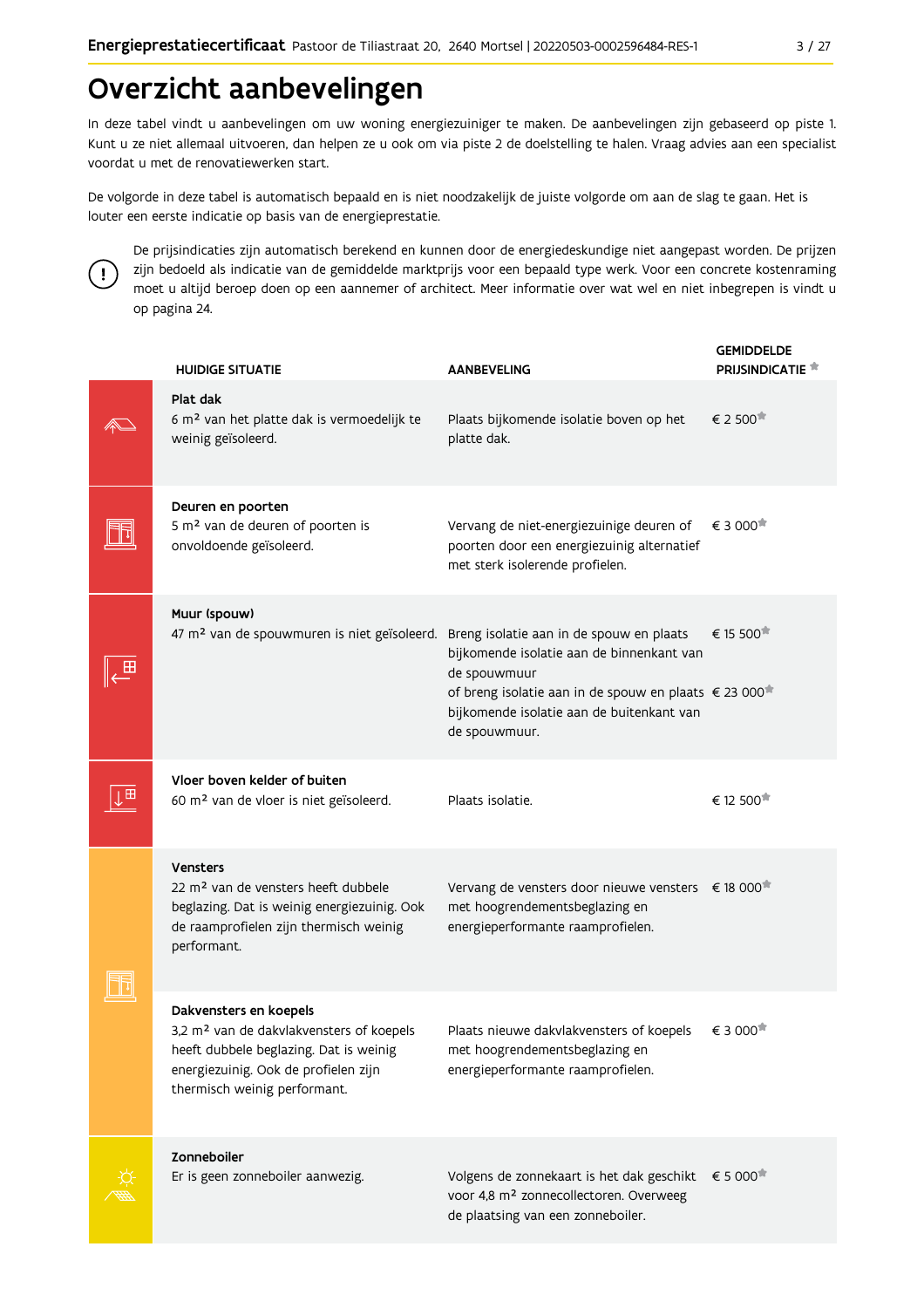| Zonnepanelen<br>Er zijn geen zonnepanelen aanwezig.                                                                                               | Volgens de zonnekaart is het dak geschikt<br>voor 20 m <sup>2</sup> zonnepanelen. Overweeg de<br>plaatsing van zonnepanelen.              | € 5 000 <sup><math>#</math></sup> |
|---------------------------------------------------------------------------------------------------------------------------------------------------|-------------------------------------------------------------------------------------------------------------------------------------------|-----------------------------------|
| <b>Hellend dak</b><br>41 m <sup>2</sup> van het hellende dak is redelijk goed<br>geïsoleerd, maar voldoet nog niet aan de<br>energiedoelstelling. | Overweeg bij een grondige renovatie<br>bijkomende isolatie aan de binnenkant<br>of aan de buitenkant van het hellende dak<br>te plaatsen. |                                   |
| Plafond<br>19 m <sup>2</sup> van het plafond is redelijk goed<br>geïsoleerd, maar voldoet nog niet aan de<br>energiedoelstelling.                 | Overweeg bij een grondige renovatie<br>bijkomende isolatie in, onder<br>of boven op het plafond te plaatsen.                              |                                   |
| Proficiat! 1 m <sup>2</sup> van de panelen voldoet aan de energiedoelstelling.                                                                    |                                                                                                                                           |                                   |
| Proficiat! De verwarmingsinstallatie met condenserende ketel voldoet aan de energiedoelstelling.                                                  |                                                                                                                                           |                                   |
| • Energetisch helemaal niet in orde<br>Energetisch niet in orde                                                                                   | Energetisch redelijk in orde<br>Zonne-energie                                                                                             | • Energetisch helemaal in orde    |

#### Energielabel na uitvoering van de aanbevelingen

Als u beslist om uw woning stapsgewijs te renoveren in de hierboven gesuggereerde volgorde, geeft de onderstaande energieschaal een overzicht van waar uw woning zich na elke stap zal bevinden op de energieschaal. Verandert u de volgorde, dan verandert ook de impact van elke maatregel. Dat kan hier niet weergegeven worden.



\* Als er verschillende gangbare uitvoeringsmethodes zijn, worden de prijzen hiervan gescheiden door een schuine streep. Meer detailinformatie vindt u vanaf pagina 24.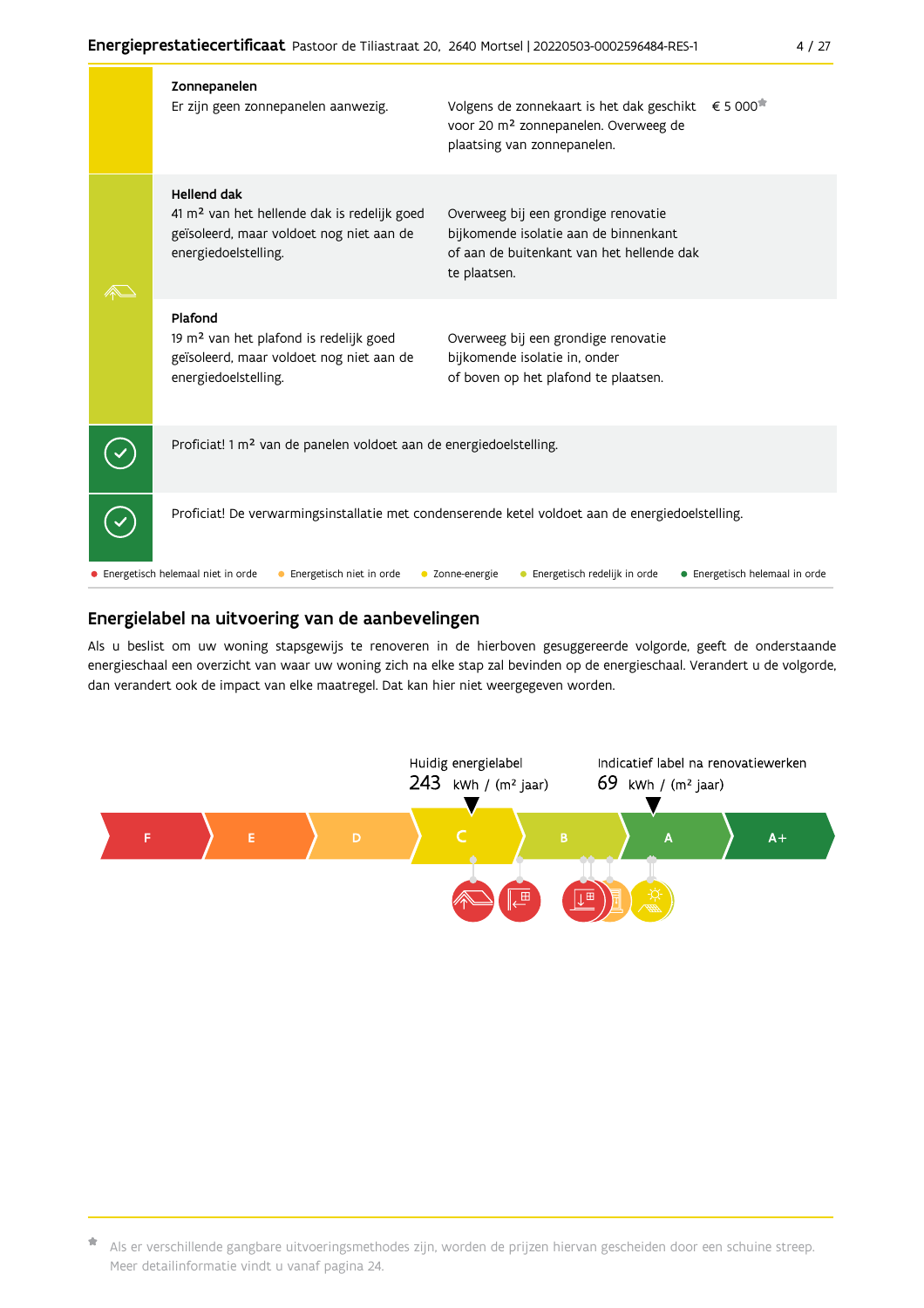## Aandachtspunten

Hou rekening met de volgende aspecten als u uw woning energiezuinig en comfortabeler wilt maken.

Luchtdichtheid: De luchtdichtheid van uw woning is niet gemeten. Een goede luchtdichtheid is nodig om de warmte niet via spleten en kieren te laten ontsnappen. Let er bij de renovatie op dat de werken luchtdicht uitgevoerd worden. U kunt nadien de luchtdichtheid laten meten om eventueel overblijvende lekken op te sporen en uw energielabel mogelijk nog te verbeteren.



 $\left( \begin{array}{c} 1 \end{array} \right)$ 

Ventilatie: Uw woning beschikt mogelijk niet over voldoende ventilatievoorzieningen. Een goede ventilatie is echter noodzakelijk om een gezond binnenklimaat te garanderen. Voorzie bij uw renovatie daarom in een ventilatiesysteem. Om energie te besparen, kunt u het best kiezen voor een systeem met vraagsturing of warmteterugwinning.



Koeling en zomercomfort: Uw woning heeft kans op oververhitting, ondanks de aanwezige zonwering. Vermijd de plaatsing van een koelinstallatie, want die verbruikt veel energie. Bekijk of andere maatregelen mogelijk zijn om oververhitting tegen te gaan: 's nachts intensief ventileren, bijkomende zonwering ...



Sanitair warm water: Uw woning beschikt niet over een zonneboiler. Overweeg de plaatsing van een zonneboiler of warmtepompboiler. Daarmee kunt u energie besparen.

#### Let op!

De aanbevelingen, aandachtspunten en eventuele prijsindicaties op het energieprestatiecertificaat worden standaard gegenereerd op de wijze die de Vlaamse overheid heeft vastgelegd. Laat u bijstaan door een specialist om op basis van de aanbevelingen en aandachtspunten een concreet renovatieplan op te stellen. De energiedeskundige is niet aansprakelijk voor de eventuele schade die ontstaat bij het uitvoeren van de standaard gegenereerde aanbevelingen of aandachtspunten.

#### Meer informatie?

- Voor meer informatie over het energieprestatiecertificaat, gebruiksgedrag, woningkwaliteit ... kunt u terecht op www.energiesparen.be.
- Meer informatie over uw woning vindt u op uw persoonlijke woningpas. Surf naar woningpas.vlaanderen.be om uw woningpas te bekijken.
- Meer informatie over beter renoveren vindt u op www.energiesparen.be/ikbenoveer.

Gegevens energiedeskundige: **JAN MEEUWESEN** 2530 Boechout **FP08885** 

#### **Premies**

Informatie over energiewinsten, subsidies of andere financiële voordelen vindt u op www.energiesparen.be.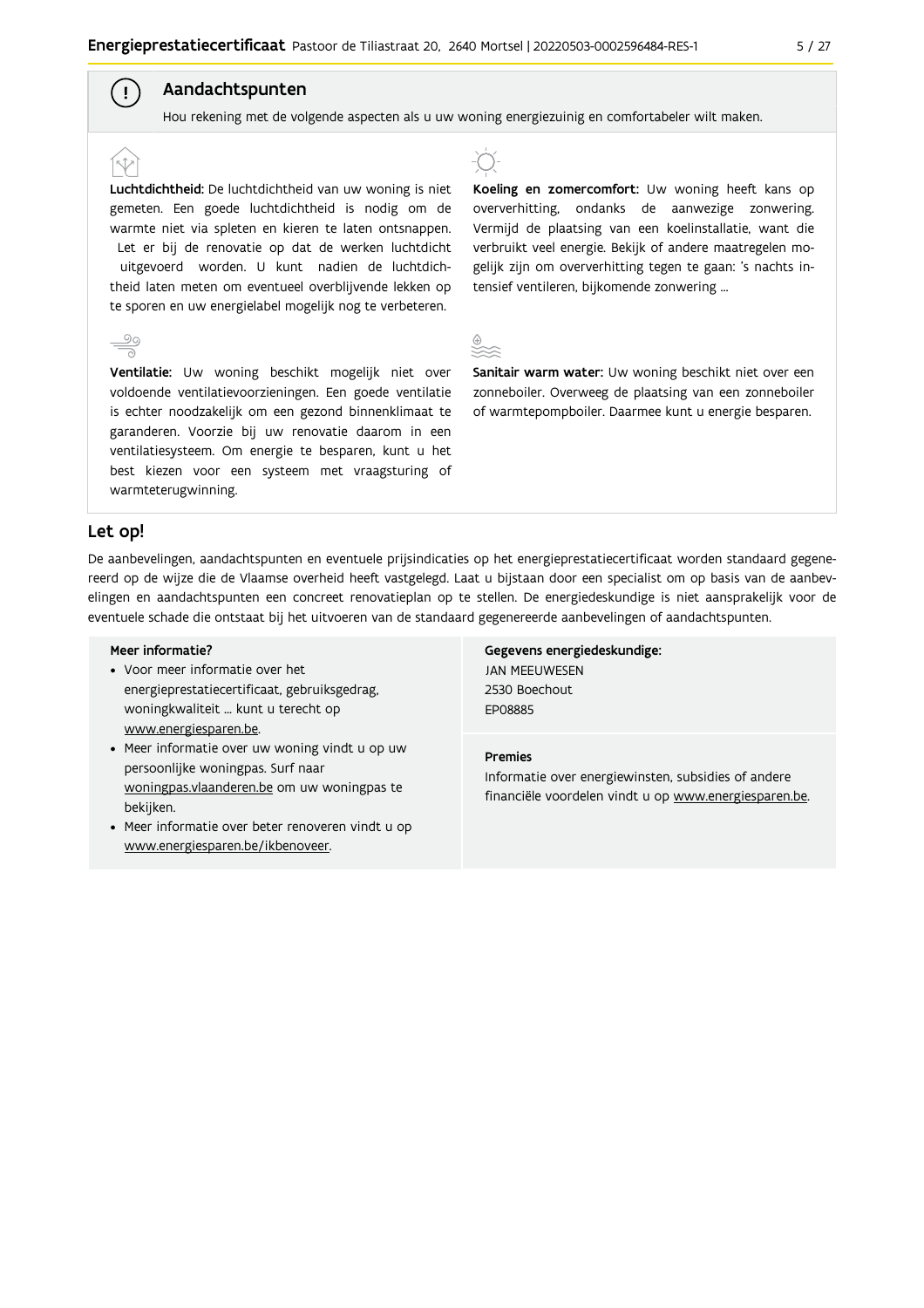# Energieprestatiecertificaat (EPC) in detail

Elk gebouw bestaat uit verschillende onderdelen die met elkaar verbonden zijn. Als u renoveert, kunt u het best al rekening houden met de werken die u later nog gaat uitvoeren.

Dit deel van het energieprestatiecertificaat gaat dieper in op de aanbevelingen van uw woning. Samen met uw architect of andere vakman kunt u op basis hiervan een renovatieplan opstellen.

#### Inhoudstafel

| Daken.                            | 8  |
|-----------------------------------|----|
| Vensters en deuren                | 11 |
| Muren                             | 14 |
| Vloeren                           | 17 |
| Ruimteverwarming                  | 19 |
| Installaties voor zonne-energie.  | 20 |
| Overige installaties              | 22 |
| Bewijsstukken gebruikt in dit EPC | 23 |
| Toelichting prijsindicaties       | 24 |

### 10 goede redenen om nu al te BENOveren

BENOveren is BEter reNOveren dan gebruikelijk is, met hogere ambities op het vlak van energieprestaties, goed gepland en met deskundig advies, zodat ook latere renovatiestappen haalbaar blijven (zie ook www.energiesparen.be/ikbenoveer). Een geBENOveerde woning biedt veel voordelen:

- 1. Een lagere energiefactuur 2. Meer comfort 3. Een gezonder binnenklimaat 4. Esthetische meerwaarde 5. Financiële meerwaarde  $\sqrt{3}$ 6. Nodig voor ons klimaat  $\begin{picture}(150,10) \put(0,0){\line(1,0){10}} \put(15,0){\line(1,0){10}} \put(15,0){\line(1,0){10}} \put(15,0){\line(1,0){10}} \put(15,0){\line(1,0){10}} \put(15,0){\line(1,0){10}} \put(15,0){\line(1,0){10}} \put(15,0){\line(1,0){10}} \put(15,0){\line(1,0){10}} \put(15,0){\line(1,0){10}} \put(15,0){\line(1,0){10}} \put(15,0){\line($ 7. Uw woning is klaar voor uw oude dag 8. Minder onderhoud
	- 9. Vandaag al haalbaar
	- 10. De overheid betaalt mee

#### Renoveren of slopen: let op voor asbest!

Asbest is een schadelijke stof die nog regelmatig aanwezig is in gebouwen. In veel gevallen kunnen asbesttoepassingen op een eenvoudige en vooral veilige manier verwijderd worden. Deze werken en eventuele bijhorende kosten zijn niet inbegrepen in het EPC. Voor meer informatie over (het herkennen van) asbest en asbestverwijdering kunt u terecht op www.ovam.be.

### Hoe wordt het EPC opgemaakt?

De eigenschappen van uw woning zijn door de energiedeskundige ingevoerd in software die door de Vlaamse overheid is opgelegd. De energiedeskundige mag zich alleen baseren op zijn vaststellingen tijdens het plaatsbezoek en op bewijsstukken die voldoen aan de voorwaarden die de Vlaamse overheid heeft opgelegd. Op basis van de invoergegevens berekent de software het energielabel en genereert automatisch aanbevelingen en eventueel ook prijsindicaties. Bij onbekende invoergegevens gaat de software uit van veronderstellingen, onder meer op basis van het (ver)bouw- of fabricagejaar. Om zeker te zijn van de werkelijke samenstelling van uw muur, dak of vloer kunt u ervoor kiezen om verder (destructief) onderzoek uit te voeren (losschroeven stopcontact, gaatje boren in een voeg, binnenafwerking tijdelijk verwijderen ...).

Voor meer informatie over de werkwijze, de bewijsstukken en de voorwaarden kunt u terecht op www.energiesparen.be.

De bewijsstukken die gebruikt zijn voor dit EPC, kan u terugvinden op pagina 23.

### **Energiedoelstelling 2050**

De energiedoelstelling van de Vlaamse Regering is om tegen 2050 alle woningen en appartementen in Vlaanderen minstens even energiezuinig te maken als een energetisch performante nieuwbouwwoning van 2017.

Ten tijde van de opmaak van dit EPC is het nog niet verplicht om aan die energiedoelstelling te voldoen. Denk echter vooruit! Hou nu al zo veel mogelijk rekening met die energiedoelstelling en streef zelfs naar beter.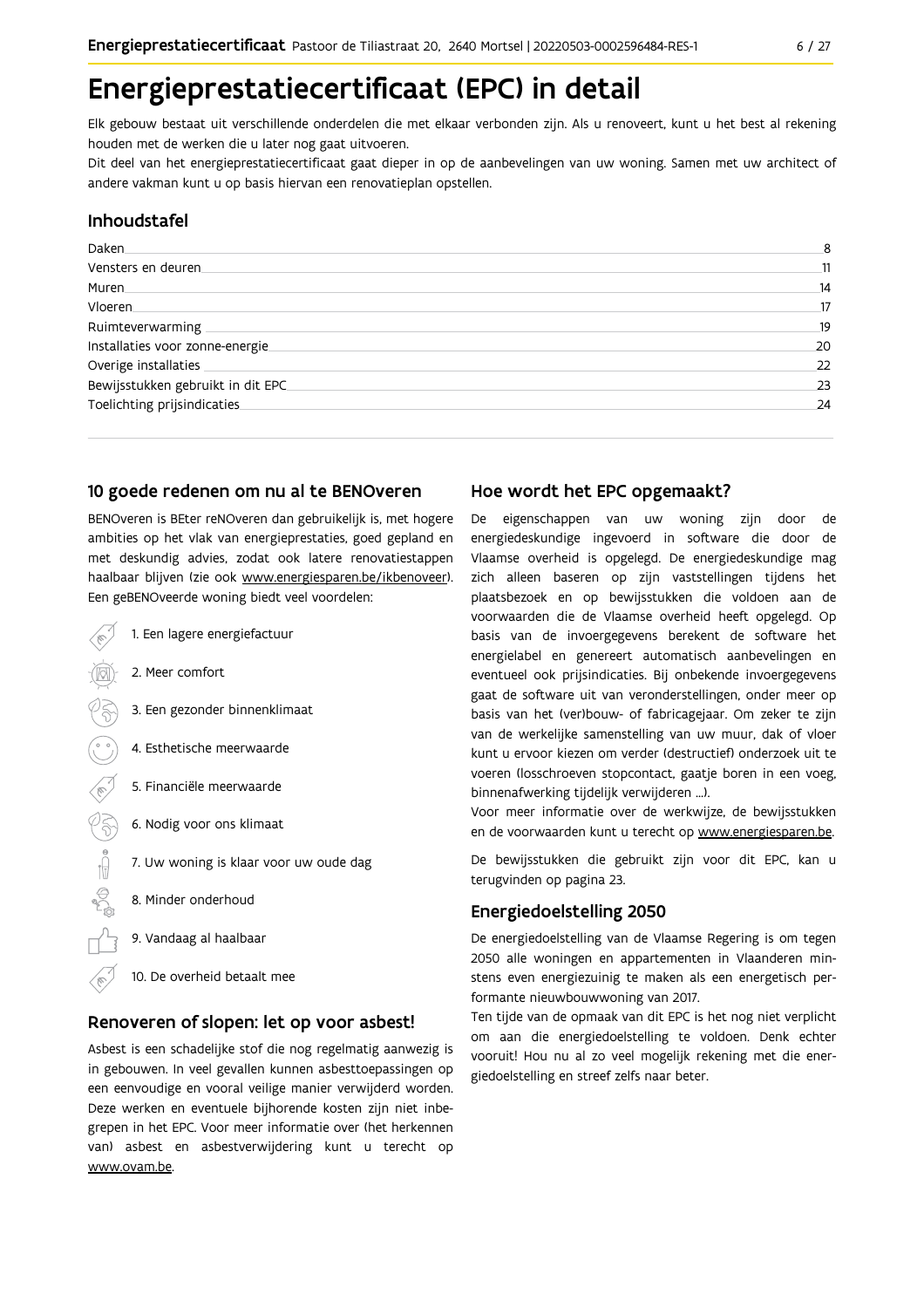## Algemene gegevens

| Gebouw id / Gebouweenheid id                                | 9841514 / 9842838                          |
|-------------------------------------------------------------|--------------------------------------------|
| Datum plaatsbezoek                                          | 25/04/2022                                 |
| Referentiejaar bouw                                         | 1975                                       |
| Beschermd volume (m <sup>3</sup> )                          | 443                                        |
| Ruimten niet opgenomen in het beschermd volume              | geen kelder en zolder aanwezig in het pand |
| Bruikbare vloeroppervlakte (m <sup>2</sup> )                | 139                                        |
| Verliesoppervlakte (m <sup>2</sup> )                        | 205                                        |
| Infiltratiedebiet $(m^3/(m^2h))$                            | Onbekend                                   |
| Thermische massa                                            | Half zwaar/matig zwaar                     |
| Open haard(en) voor hout aanwezig                           | Ja                                         |
| Niet-residentiële bestemming                                | Geen                                       |
| Berekende energiescore (kWh/(m <sup>2</sup> jaar))          | 243                                        |
| Karakteristiek jaarlijks primair energieverbruik (kWh/jaar) | 33.890                                     |
| CO <sub>2</sub> -emissie (kg/jaar)                          | 6.806                                      |
| Indicatief S-peil                                           | 94                                         |
| Gemiddelde U-waarde gebouwschil (W/(m <sup>2</sup> K))      | 1.61                                       |
| Gemiddeld installatierendement verwarming (%)               | 80                                         |

## Verklarende woordenlijst

| beschermd volume                                    | Het volume van alle ruimten die men wenst te beschermen tegen warmteverlies naar<br>buiten, de grond en aangrenzende onverwarmde ruimten.                                                                                                                                 |
|-----------------------------------------------------|---------------------------------------------------------------------------------------------------------------------------------------------------------------------------------------------------------------------------------------------------------------------------|
| bruikbare vloeroppervlakte                          | De vloeroppervlakte binnen het beschermd volume die beloopbaar en toegankelijk is.                                                                                                                                                                                        |
| U-waarde                                            | De U-waarde beschrijft de isolatiewaarde van daken, muren, vensters  Hoe lager de<br>U-waarde, hoe beter de constructie isoleert.                                                                                                                                         |
| R-waarde                                            | De warmteweerstand van een materiaallaag. Hoe groter de R-waarde, hoe beter de<br>materiaallaag isoleert.                                                                                                                                                                 |
| lambdawaarde                                        | De warmtegeleidbaarheid van een materiaal. Hoe lager de lambdawaarde, hoe beter<br>het materiaal isoleert.                                                                                                                                                                |
| karakteristiek jaarlijks primair<br>energieverbruik | De berekende hoeveelheid primaire energie die gedurende één jaar nodig is voor de<br>verwarming, de aanmaak van sanitair warm water, de ventilatie en de koeling van een<br>woning. Eventuele bijdragen van zonneboilers en zonnepanelen worden in mindering<br>gebracht. |
| berekende energiescore                              | Een maat voor de totale energieprestatie van een woning. De berekende energiescore<br>is gelijk aan het karakteristiek jaarlijks primair energieverbuik, gedeeld door de<br>bruikbare vloeroppervlakte.                                                                   |
| S-peil                                              | Een maat voor de energieprestatie van de gebouwschil van een woning. Het S-peil<br>houdt rekening met de isolatie, de luchtdichtheid, de oriëntatie, de zonnewinsten en<br>de vormefficiëntie. Hoe lager het S-peil, hoe energie-efficiënter de gebouwschil.              |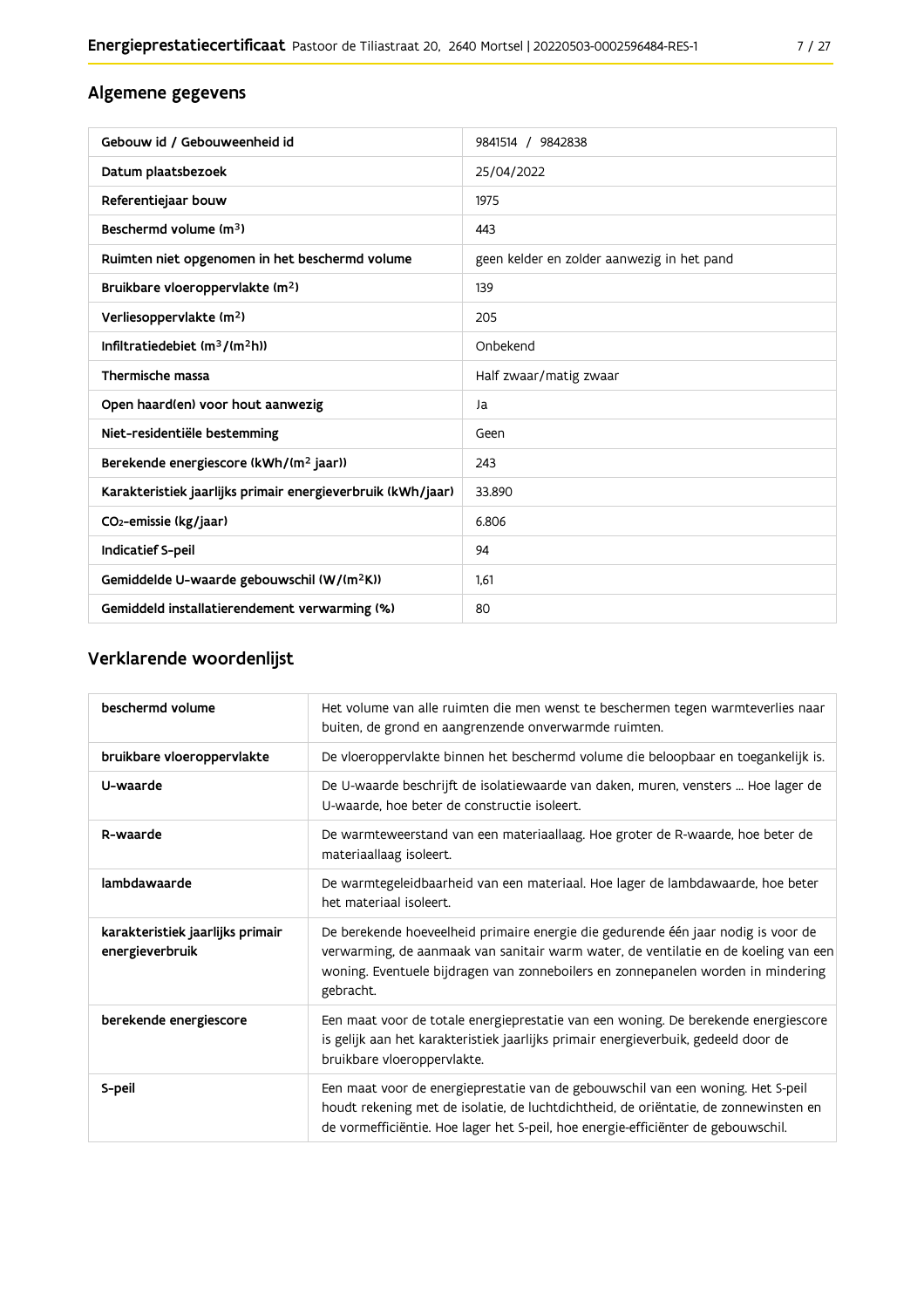# Daken

| Plat dak<br>6 m <sup>2</sup> van het platte dak is vermoedelijk te<br>weinig geïsoleerd.                                                   | Plaats bijkomende isolatie boven op het<br>platte dak.                                                                                    | $\epsilon$ 2.500 $\pi$ |
|--------------------------------------------------------------------------------------------------------------------------------------------|-------------------------------------------------------------------------------------------------------------------------------------------|------------------------|
| Hellend dak<br>41 m <sup>2</sup> van het hellende dak is redelijk goed<br>geïsoleerd, maar voldoet nog niet aan de<br>energiedoelstelling. | Overweeg bij een grondige renovatie<br>bijkomende isolatie aan de binnenkant<br>of aan de buitenkant van het hellende dak<br>te plaatsen. |                        |
| Plafond<br>19 m <sup>2</sup> van het plafond is redelijk goed<br>geïsoleerd, maar voldoet nog niet aan de<br>energiedoelstelling.          | Overweeg bij een grondige renovatie<br>bijkomende isolatie in, onder<br>of boven op het plafond te plaatsen.                              |                        |

Bij de renovatie van uw dak kunt u het best streven naar een U-waarde van maximaal 0,24 W/(m<sup>2</sup>K). Dat komt overeen met een isolatielaag van ongeveer 14 cm minerale wol of XPS ( $\lambda_a$  = 0,035 W/(m.K)) of 12 cm PUR ( $\lambda_a$  = 0,027 W/(m.K)). Als u de isolatie van uw platte of hellende dak tussen een houten dakstructuur plaatst, moet u de isolatiedikte verhogen tot minstens 22 cm minerale wol.

Hoogstwaarschijnlijk renoveert u uw dak(en) maar één keer grondig. Isoleer daarom meteen maximaal. De energiedoelstelling van 0,24 W/(m<sup>2</sup>K) vormt de basis, maar u kunt altijd streven naar beter.

#### **Denk vooruit!** Ţ

- · Isoleert u eerst uw dak en dan uw muren? Verleng dan nu al de dakoversteken zodat de buitenmuurisolatie luchtdicht en zonder koudebrug op de dakisolatie kan aansluiten. Plaats ook de regenwaterafvoer zodanig dat er nog plaats genoeg is om buitenmuurisolatie te plaatsen.
- · Wordt het platte dak een stuk dikker door de isolatie? Hou er dan rekening mee dat u ook de dakgoten, brandmuurtjes, dakranden, gevels ... moet verhogen.
- · Bent u van plan een ventilatiesysteem, zonneboiler of zonnepanelen te plaatsen? Hou dan nu al rekening met de nodige leidingdoorvoeren of dakverstevigingen.
- · Denk bij de renovatie van uw dak aan functies die u later nog wilt toevoegen (bijvoorbeeld een zolderkamer wordt bureau) en zorg nu al voor voldoende daglicht door bijvoorbeeld dakvlakvensters te integreren in uw dak.

### Een plat dak isoleren

Bij de isolatie van een plat dak kunt u het best kiezen voor een warm dak. Als het platte dak nog in goede staat is, wordt boven op de bestaande dakconstructie een nieuwe laag met dampscherm, isolatie en dakbedekking aangebracht. Als het dak al geïsoleerd is, moet vooraf bekeken worden hoeveel isolatie u nog kunt bijplaatsen. Vraag daarvoor raad aan een specialist.

Een groendak is een mooie en tegelijk ecologische oplossing. Laat een specialist vooraf onderzoeken of u van het platte dak een groendak kunt maken.

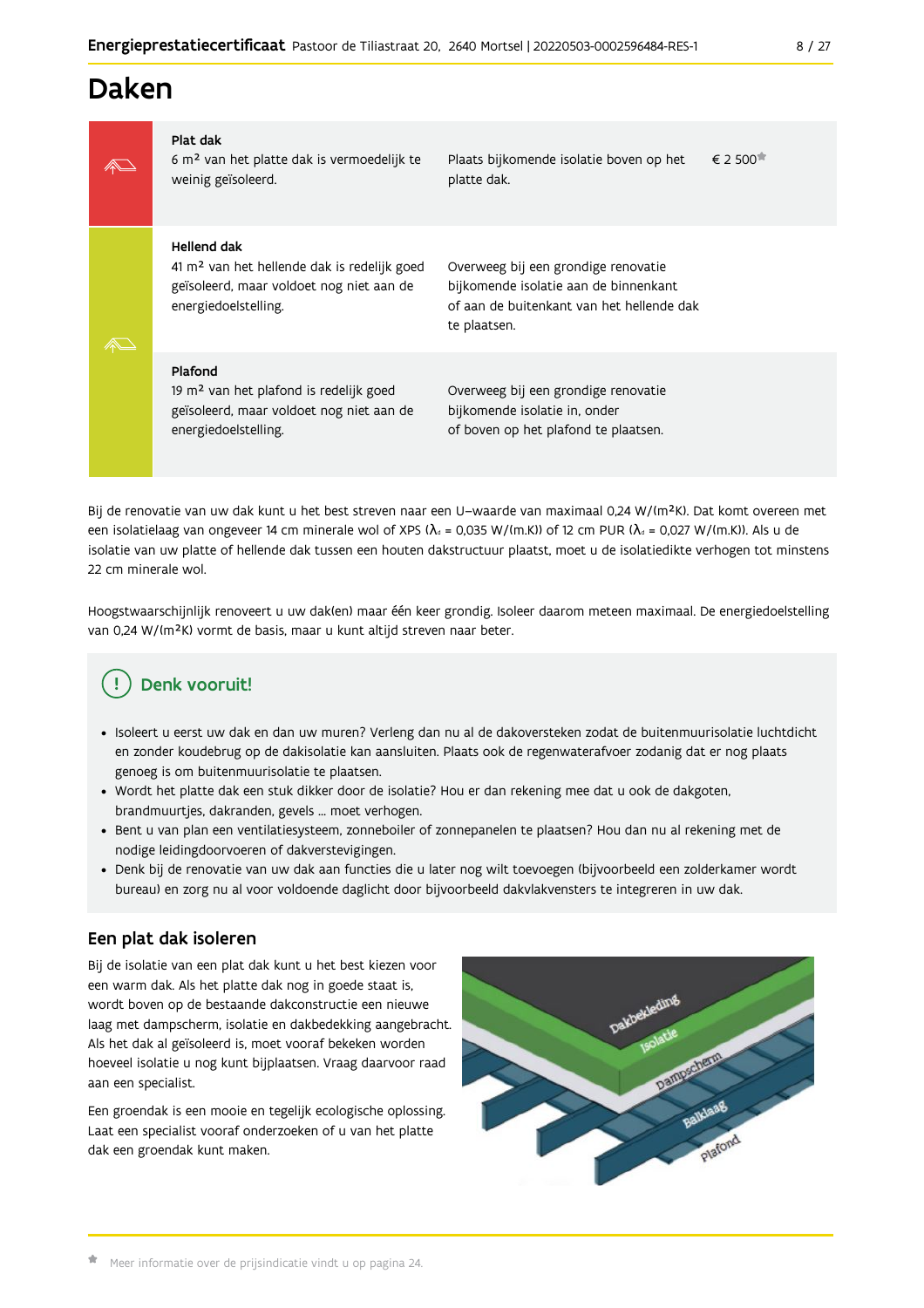### Een hellend dak isoleren

Een hellend dak kunt u aan de buiten- of binnenkant isoleren.

#### 1. Dak isoleren aan de buitenkant

De isolatie wordt boven op de draagconstructie geplaatst. Daarboven komen een onderdak en dakbedekking (pannen, leien ...).



1. Dampscherm | 2. Isolatie | 3. Onderdak | 4. Dakbekleding  $\Theta$ 

- · Isolatieplaten kunnen doorlopen, waardoor er geen risico is op koudebruggen bij de aansluiting met de muurisolatie.
- · Bestaande dakconstructie kan van binnenuit volledig zichtbaar blijven en binnenafwerking kan behouden worden.
- · U hebt de mogelijkheid om uw dak aan de buitenkant een nieuwe look te geven (met nieuwe dakbedekkingsmaterialen).

#### $\odot$

- · Meestal moeilijker uitvoerbaar en duurder, omdat de dakbedekking, panlatten en tengellatten eerst verwijderd moeten worden.
- · Niet altijd mogelijk of wenselijk, bijvoorbeeld door de aansluiting op aanpalende daken, of omdat de dakvlakvensters dan in de hoogte moeten worden aangepast.

## Een plafond isoleren

Als de ruimte onder uw hellende dak onverwarmd blijft of ontoegankelijk is, kunt u beter het plafond isoleren. Zo bespaart u dubbel: op uw energiefactuur, maar ook op het isolatiemateriaal en de plaatsing. U kunt de isolatie boven op de vloerplaat plaatsen.

#### 2. Dak isoleren aan de binnenkant

De isolatie wordt tussen en onder de dakconstructie aan de binnenkant geplaatst. Daartegen komt een dampscherm en, indien gewenst, een binnenafwerking.



1. Onderdak | 2. Isolatie | 3. Dampscherm | 4. binnenafwerking

#### $\bigoplus$

- Als de dakconstructie in goede staat is en er een onderdak aanwezig is, is isolatie aan de binnenkant van het dak de goedkoopste oplossing.
- · U kunt de werken eventueel zelf uitvoeren volgens de regels van de kunst.
- · Uw dak krijgt een nieuwe look aan de binnenkant (bv. met gipsplaten en afwerking).

#### $\odot$

- · Er is extra aandacht nodig voor de overgang van de dakisolatie naar de muurisolatie.
- · Dit kan enkel uitgevoerd worden indien er een dampopen onderdak aanwezig is.
- · U verliest het originele uitzicht van de bestaande dakconstructie en er gaat vaak zolderruimte verloren.

Bij een vloeropbouw met houten elementen kunt u de isolatie tussen de balken aanbrengen. Als de zolder wordt gebruikt, moet u een loopvloer plaatsen. Isoleer goed rond het trapgat en voorzie in isolatie in het zolderluik.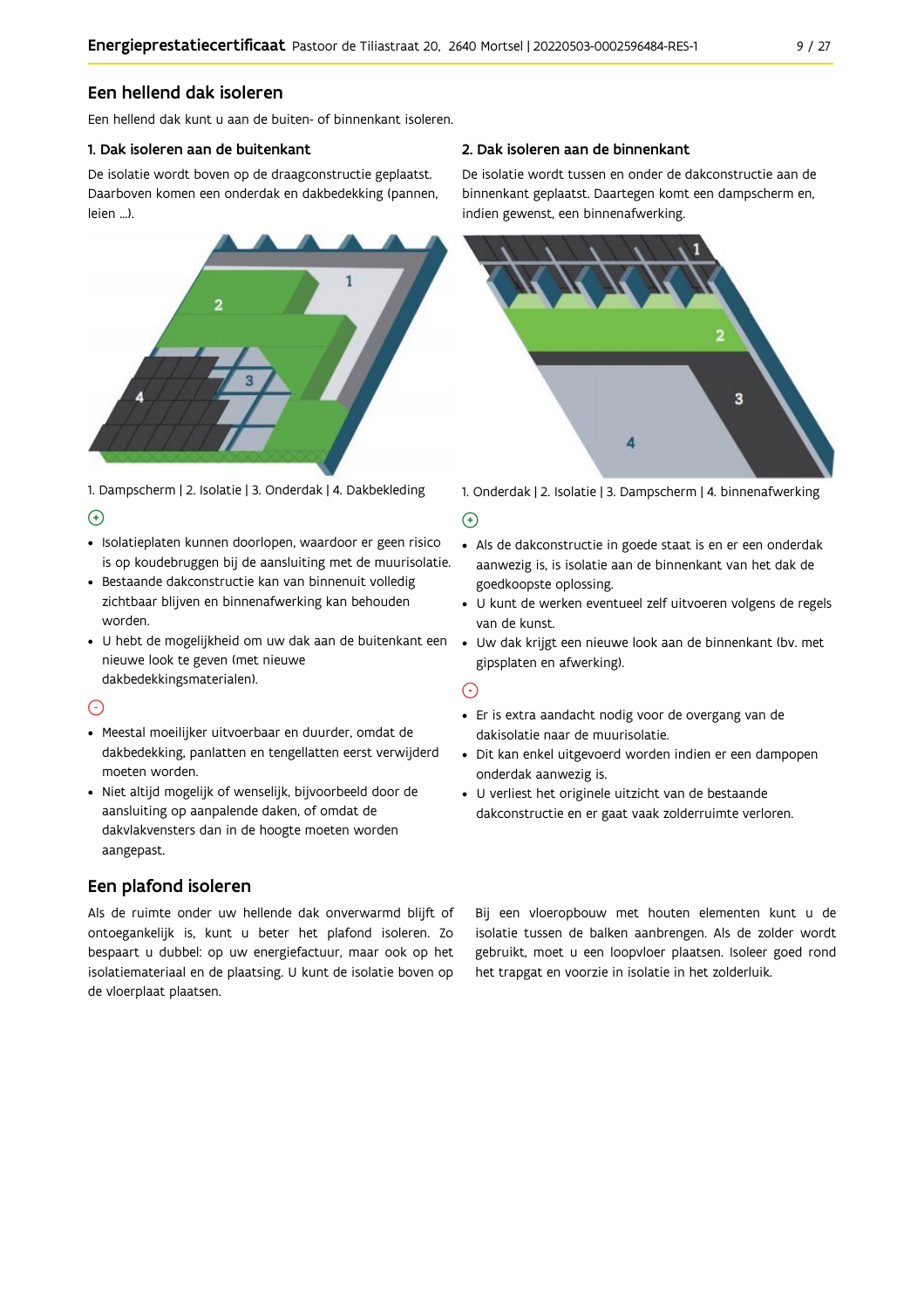#### Pas op! (!)

- · Zorg steeds dat de isolatie wind- en luchtdicht geplaatst wordt. Anders gaat een groot deel van het isolatie-effect teniet.
- Het extra gewicht op de bestaande constructie van het dak heeft mogelijk een impact op de draagkracht en stabiliteit van het dak, de gevels en de fundering.
- · Door het isoleren van het dak gaat de luchtdichtheid van uw woning er op vooruit en kan de luchtverversing niet meer gebeuren via spleten en kieren. Voorzie dus een ventilatiesysteem om uw woning te ventileren. Dat is niet enkel essentieel om vochtproblemen te vermijden, maar ook voor uw gezondheid en uw comfort.

Laat u bijstaan door een architect, aannemer of vakman voor deskundig advies en een goede uitvoering van de werken.

## Technische fiche daken

De energiedeskundige heeft de onderstaande gegevens ingevoerd. Bezorg die gegevens aan uw vakman.



#### Legende

a dak niet in riet of cellenbeton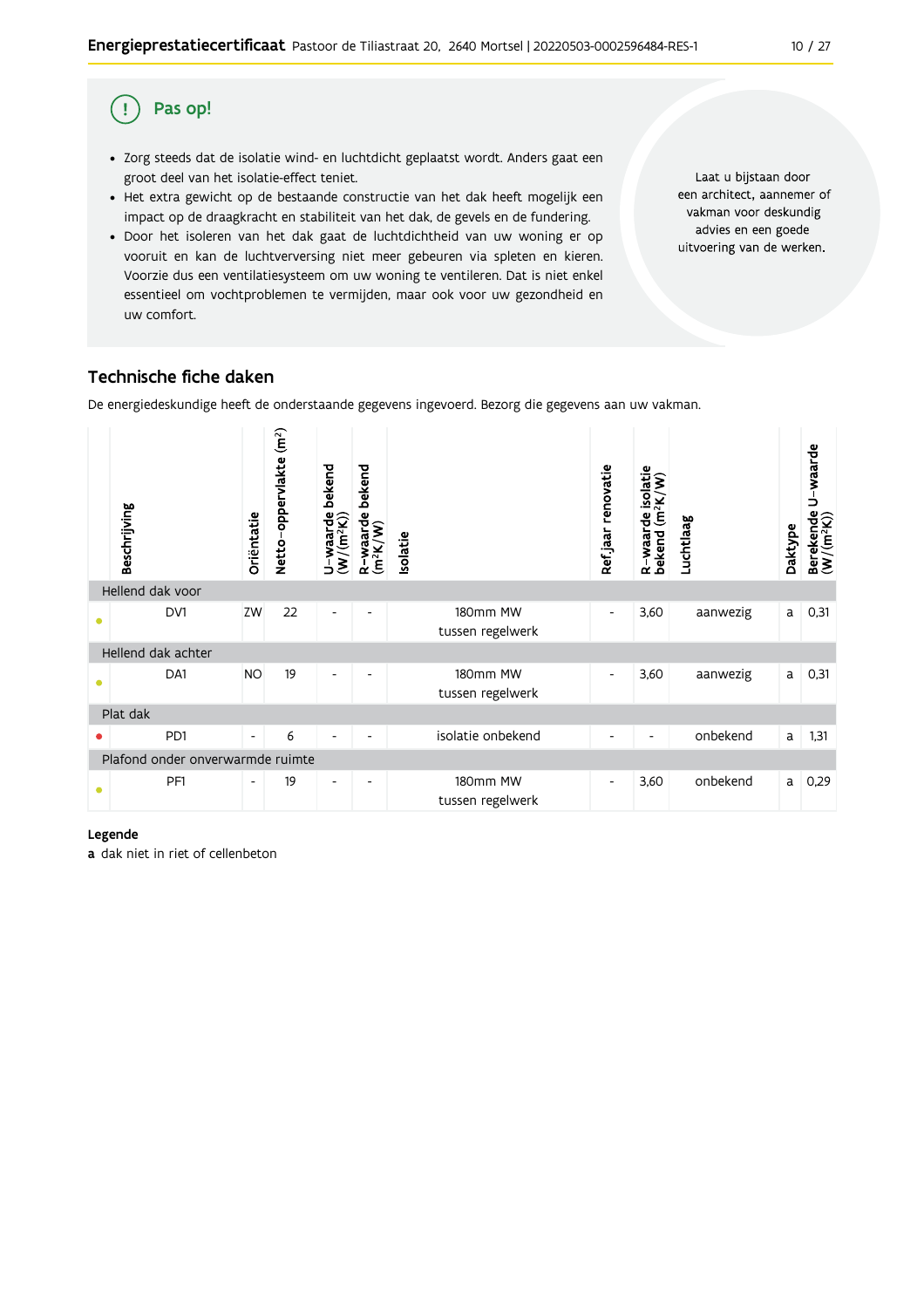## Vensters en deuren

| Deuren en poorten<br>5 m <sup>2</sup> van de deuren of poorten is<br>onvoldoende geïsoleerd.                                                                                                     | Vervang de niet-energiezuinige deuren of<br>poorten door een energiezuinig alternatief<br>met sterk isolerende profielen.             | $\epsilon$ 3 000 $\pi$                   |
|--------------------------------------------------------------------------------------------------------------------------------------------------------------------------------------------------|---------------------------------------------------------------------------------------------------------------------------------------|------------------------------------------|
| Vensters<br>22 m <sup>2</sup> van de vensters heeft dubbele<br>beglazing. Dat is weinig energiezuinig. Ook<br>de raamprofielen zijn thermisch weinig<br>performant.                              | Vervang de vensters door nieuwe vensters € 18 000 <sup>*</sup><br>met hoogrendementsbeglazing en<br>energieperformante raamprofielen. |                                          |
| Dakvensters en koepels<br>3,2 m <sup>2</sup> van de dakvlakvensters of koepels<br>heeft dubbele beglazing. Dat is weinig<br>energiezuinig. Ook de profielen zijn<br>thermisch weinig performant. | Plaats nieuwe dakvlakvensters of koepels<br>met hoogrendementsbeglazing en<br>energieperformante raamprofielen.                       | € 3 000 <sup><math>\uparrow</math></sup> |
| Proficiat! 1 m <sup>2</sup> van de panelen voldoet aan de energiedoelstelling.                                                                                                                   |                                                                                                                                       |                                          |

De kwaliteit van zowel de beglazing als de profielen bepaalt de energieprestatie van uw vensters. Kies altijd voor dubbele hoogrendementsbeglazing of drievoudige beglazing met een U-waarde van maximaal 1,0 W/(m<sup>2</sup>K). Bij de renovatie van vensters kunt u het best streven naar een U-waarde van maximaal 1,5 W/(m<sup>2</sup>K) voor de vensters (glas + profielen). Naast de vensters in de gevel verdienen ook dakvlakvensters, koepels, lichtstraten, polycarbonaatplaten en glasbouwstenen de nodige aandacht.

Bij de vervanging van uw deuren, poorten of panelen kunt u het best streven naar een U-waarde van maximaal 2 W/(m<sup>2</sup>K). Kies daarom voor een deur of poort met sterk isolerende profielen en panelen. Als de deur glas bevat, kunt u het best kiezen voor dubbele hoogrendementsbeglazing of drievoudige beglazing met een U-waarde van maximaal 1,0 W/(m<sup>2</sup>K).

Hoogstwaarschijnlijk vervangt u uw buitenschrijnwerk maar één keer. Kies daarom meteen voor de meest energie-efficiënte oplossing.

## Denk vooruit!

- · Vervangt u eerst uw buitenschrijnwerk en isoleert u pas nadien uw gevels? Zorg er nu al voor dat de buitenmuurisolatie zonder koudebruggen op de profielen van uw vensters en deuren zal kunnen aansluiten. Zo vermijdt u condensatie en schimmelvorming in uw woning.
- Bent u van plan om ventilatie te plaatsen met natuurlijke toevoer, eventueel in combinatie met mechanische afvoer? Bouw dan nu al ventilatieroosters in de vensters in.
- · Bent u van plan geautomatiseerde buitenzonwering te plaatsen? Breng dan nu al de nodige bekabeling aan.

#### Vensters vervangen

Het venster (glas + profielen) in zijn geheel vervangen is op energetisch vlak de beste oplossing. Als het om bepaalde redenen (esthetisch, bouwkundige regelgeving ...) niet mogelijk of gewenst is om het volledige venster te vervangen, vervang dan minstens het glas of plaats een dubbel raam of voorzetglas. Besteed altijd voldoende aandacht aan een luchtdichte plaatsing van het buitenschrijnwerk.

Beschikt u nog over oude rolluikkasten? Vervang ze door geïsoleerde luchtdichte kasten.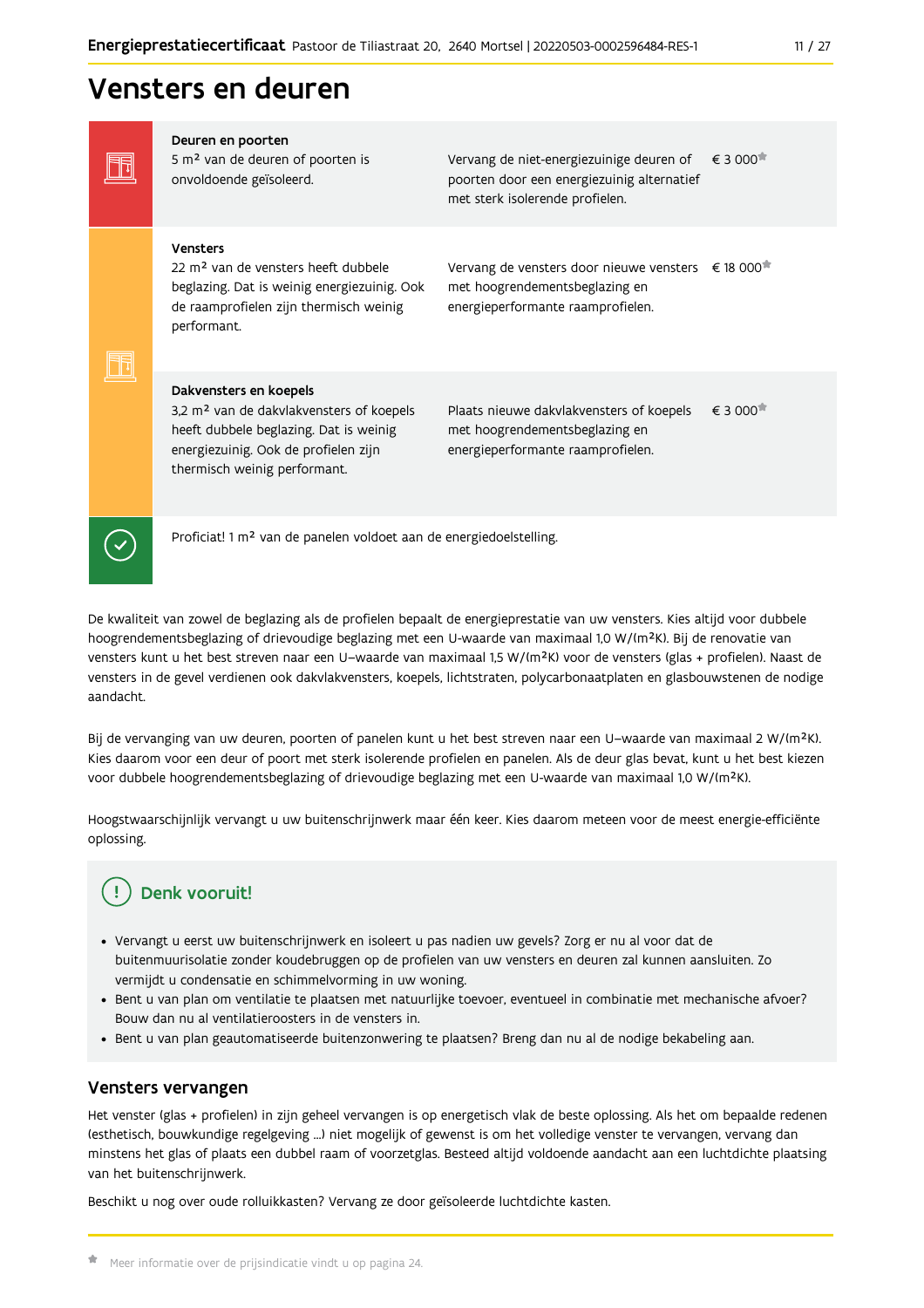#### Deuren, poorten of panelen vervangen

Zorg ervoor dat deuren, poorten of panelen luchtdicht geplaatst worden. Een luchtdichte buitendeur is aan vier kanten uitgerust met een goede dichting. Aan de onderkant van de deur wordt daarvoor vaak gebruikgemaakt van een zogenaamde valdorpel. Dat is een automatisch tochtprofiel dat onzichtbaar in de onderkant van de deur is ingewerkt. Door een mechanisme gaat de valdorpel automatisch naar beneden als de deur dichtgaat en komt hij naar omhoog als de deur geopend wordt.

#### Pas op! ŋ

· Dankzij de vervanging van het buitenschrijnwerk gaat de luchtdichtheid van uw woning er sterk op vooruit en kan de luchtverversing niet meer gebeuren via spleten en kieren. Voorzie dus een ventilatiesysteem om uw woning te ventileren. Dat is niet enkel essentieel om vochtproblemen te vermijden, maar ook voor uw gezondheid en uw comfort.

Laat u bijstaan door een architect, aannemer of vakman voor deskundig advies en een goede uitvoering van de werken.

#### Technische fiche van de vensters

De energiedeskundige heeft de onderstaande gegevens ingevoerd. Bezorg die gegevens aan uw vakman.

|           | Beschrijving          | Oriëntatie | Helling   | Oppervlakte (m <sup>2</sup> ) | bekend<br>U-waarde l<br>(W/(m <sup>2</sup> K)) | <b>Beglazing</b> | <b>Buitenzonwering</b> | Profiel  | U-waarde<br>Berekende l<br>(W/(m <sup>2</sup> K)) |
|-----------|-----------------------|------------|-----------|-------------------------------|------------------------------------------------|------------------|------------------------|----------|---------------------------------------------------|
|           | In voorgevel          |            |           |                               |                                                |                  |                        |          |                                                   |
|           | VG1-GL4-living        | ZW         | verticaal | 5,2                           | $\overline{\phantom{0}}$                       | dubbel glas      | -                      | kunst>2k | 2,86                                              |
| ۰         | VG1-GL3-living        | ZW         | verticaal | 2                             | $\overline{\phantom{a}}$                       | dubbel glas      |                        | kunst>2k | 2,86                                              |
| $\bullet$ | VG1-GL2-badkamer      | ZW         | verticaal | 0,5                           | -                                              | dubbel glas      | -                      | kunst>2k | 2,86                                              |
| $\bullet$ | VG1-GL1-voordeur      | ZW         | verticaal | 1,9                           | $\qquad \qquad \blacksquare$                   | dubbel glas      | $\overline{a}$         | kunst>2k | 2.86                                              |
|           | In achtergevel        |            |           |                               |                                                |                  |                        |          |                                                   |
|           | AG1-GL3-keukendeur NO |            | verticaal | 1,8                           | $\overline{\phantom{a}}$                       | dubbel glas      | $\overline{a}$         | kunst>2k | 2,86                                              |
| $\bullet$ | AG1-GL2-keuken        | NO.        | verticaal | 0.7                           | $\overline{\phantom{a}}$                       | dubbel glas      | -                      | kunst>2k | 2,86                                              |
| ۰         | AG1-GL1-living        | <b>NO</b>  | verticaal | 3,9                           | $\overline{\phantom{a}}$                       | dubbel glas      |                        | kunst>2k | 2.86                                              |
| $\bullet$ | AG1-GL6-deur          | <b>NO</b>  | verticaal | 1,9                           | -                                              | dubbel glas      | handbediend            | kunst>2k | 2,86                                              |
| $\bullet$ | AG1-GL5-berging       | NO.        | verticaal | 0,8                           | $\overline{\phantom{a}}$                       | dubbel glas      | handbediend            | kunst>2k | 2,86                                              |
| ۰         | AG1-GL4-SLK           | NO.        | verticaal | 3,6                           | $\qquad \qquad \blacksquare$                   | dubbel glas      | handbediend            | kunst>2k | 2.86                                              |
|           | In hellend dak achter |            |           |                               |                                                |                  |                        |          |                                                   |
|           | DA1-GL1               | <b>NO</b>  | 45        | 3,2                           | $\overline{\phantom{a}}$                       | dubbel glas ?    |                        | hout     | 2.86                                              |

#### Legende glastypes

dubbel glas? Gewone dubbele beglazing of dubbel glas Gewone dubbele beglazing hoogrendementsbeglazing

#### Legende profieltypes

kunst>2k

Kunststof profiel, 2 of meer kamers

hout

Houten profiel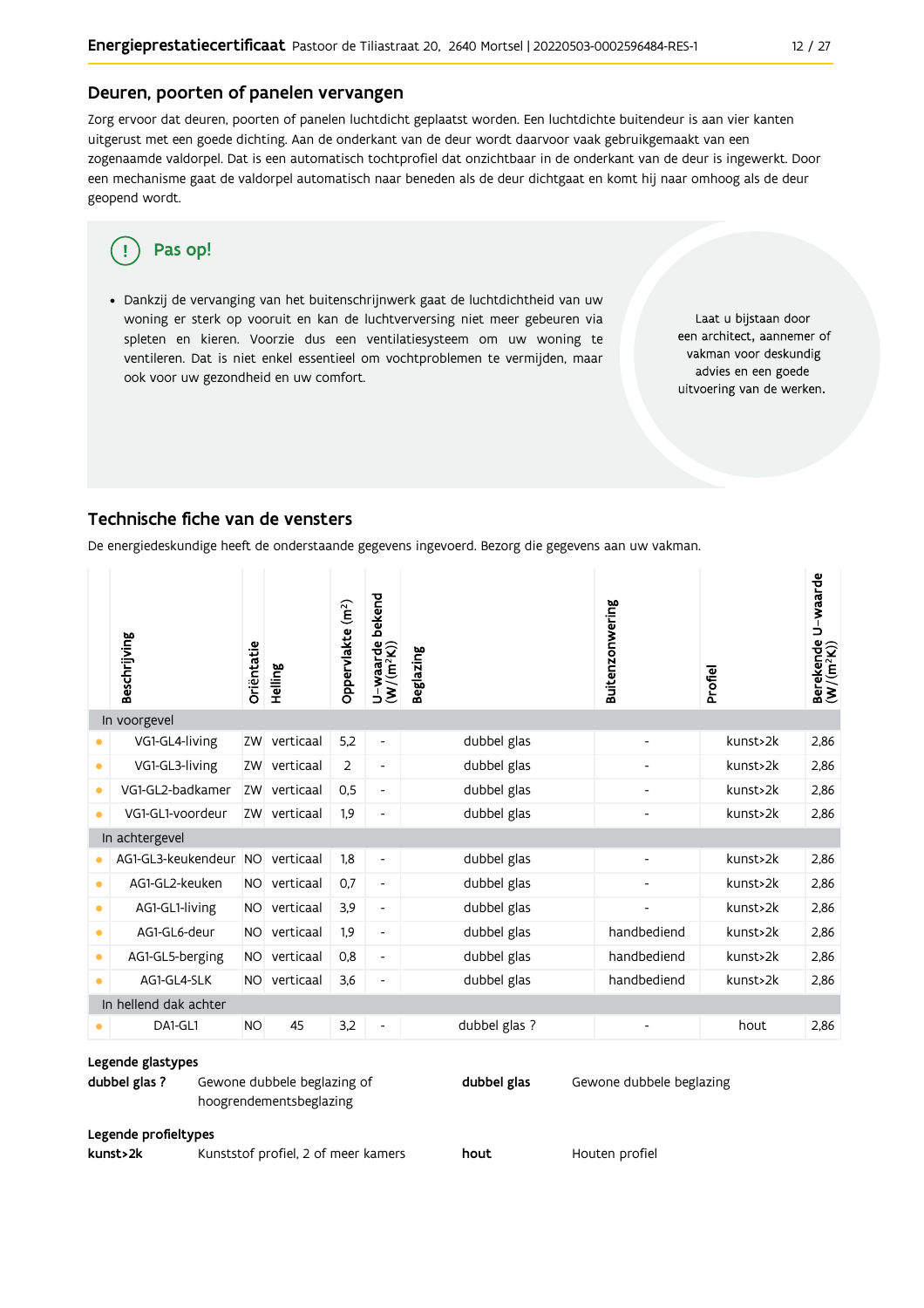### Technische fiche van de deuren, poorten en panelen

De energiedeskundige heeft de onderstaande gegevens ingevoerd. Bezorg die gegevens aan uw vakman.



#### Legende deur/paneeltypes

b deur/paneel niet in metaal

#### Legende profieltypes

| kunst>2k | Kunststof profiel, 2 of meer kamers | metaal niet | Metalen profiel, niet theri |
|----------|-------------------------------------|-------------|-----------------------------|
|----------|-------------------------------------|-------------|-----------------------------|

therm

misch onderbroken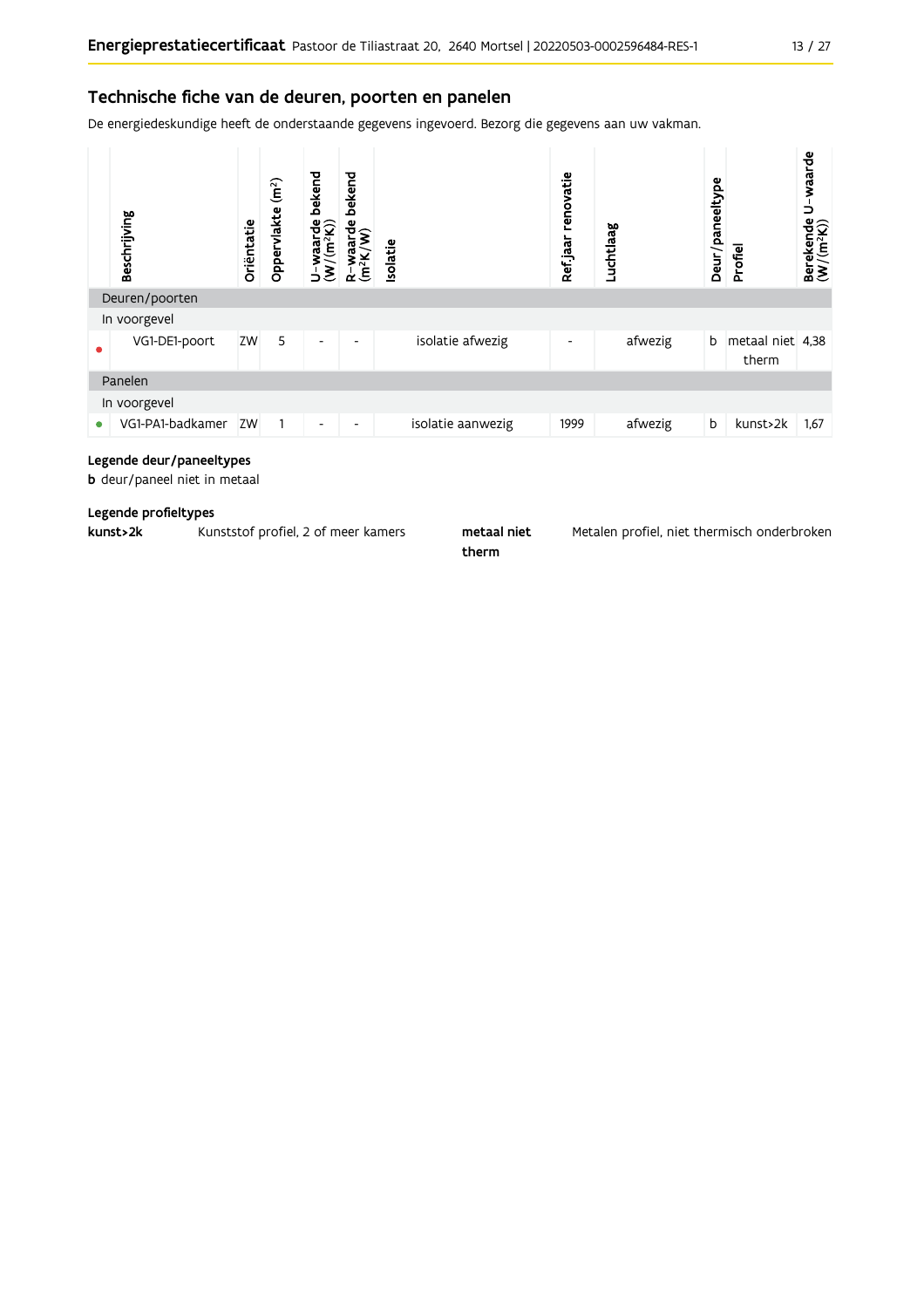## **Muren**

LE

| de spouwmuur. | Muur (spouw)<br>47 m <sup>2</sup> van de spouwmuren is niet geïsoleerd. Breng isolatie aan in de spouw en plaats | bijkomende isolatie aan de binnenkant van<br>de spouwmuur<br>of breng isolatie aan in de spouw en plaats € 23 000<br>bijkomende isolatie aan de buitenkant van | € 15 500 <sup><math>\overline{•}</math></sup> |
|---------------|------------------------------------------------------------------------------------------------------------------|----------------------------------------------------------------------------------------------------------------------------------------------------------------|-----------------------------------------------|
|---------------|------------------------------------------------------------------------------------------------------------------|----------------------------------------------------------------------------------------------------------------------------------------------------------------|-----------------------------------------------|

Bij de isolatie van de muren kunt u het best streven naar een U-waarde van maximaal 0,24 W/(m<sup>2</sup>K). Dat komt overeen met een isolatielaag van ongeveer 14 cm minerale wol, EPS of XPS ( $\lambda_a$  = 0,035 W/(mK)) of 10 cm PUR of PIR ( $\lambda_a$  = 0,023 W/(mK)). Als u de isolatie tussen regelwerk plaatst, breng dan minstens 6 cm extra isolatie aan.

Hoogstwaarschijnlijk renoveert u uw muren maar één keer grondig. Isoleer daarom meteen maximaal. De energiedoelstelling van 0,24 W/(m<sup>2</sup>K) vormt de basis, maar u kunt altijd streven naar beter.

#### Pas op! ( !

- · De warmteverliezen worden niet alleen beperkt door goed te isoleren, maar ook door luchtlekken te vermijden. Besteed voldoende aandacht aan het luchtdicht aansluiten van de muurisolatie op vensters en deuren, de vloer en het dak.
- · Door het isoleren van de muren gaat de luchtdichtheid van uw woning er op vooruit en kan de luchtverversing niet meer gebeuren via spleten en kieren. Voorzie dus een ventilatiesysteem om uw woning te ventileren. Dat is niet enkel essentieel om vochtproblemen te vermijden, maar ook voor uw gezondheid en uw comfort.

Laat u bijstaan door een architect, aannemer of vakman voor deskundig advies en een goede uitvoering van de werken.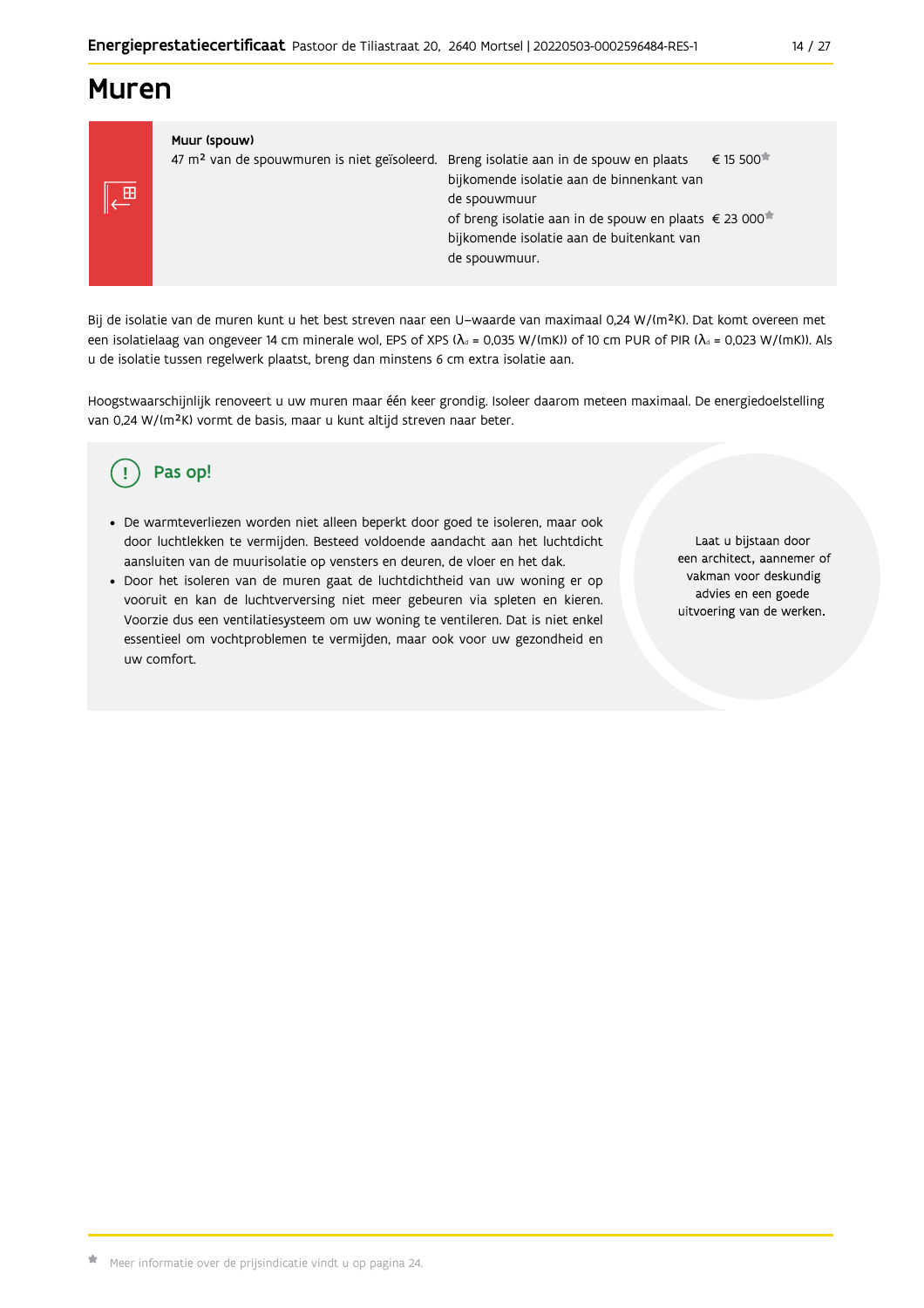## Methodes om buitenmuren te isoleren

Er bestaan een aantal methodes om muren te isoleren. U kunt die methodes combineren om de energiedoelstelling van 0,24 W/(m<sup>2</sup>K) te halen.

#### Spouwmuren isoleren

Na-isolatie van de spouw moet gebeuren door een gecertificeerde aannemer. Een 5 cm brede spouw isoleren is vaak niet genoeg om de energiedoelstelling van 0,24 W/(m<sup>2</sup>K) te halen. Combineer de isolatie van de spouw met isolatie aan de binnen of buitenkant van de muren.



1. Dragende muur | 2. Ingeblazen isolatie | 3. Gevelsteen / gevelbekleding

### $\bigoplus$

- Weinig overlast en snelle uitvoering.
- Relatief goedkoop
- · Geen invloed op het uitzicht van de woning.

### $\odot$

- · Niet altijd toepasbaar (te smalle of vervuilde spouw, vorstschade, dampremmende gevelbekleding ...)
- Koudebruggen zijn moeilijk weg te werken

## Muren aan de buitenkant isoleren

een geïsoleerde spouw op te trekken of door isolatiemateriaal aan te brengen met daarop een bepleistering of een nieuwe gevelbekleding.



1. Buitenmuur | 2. Isolatie | 3. Vochtscherm | 4. Afwerkingslaag | 5. Stijl- en regelwerk (optioneel)

#### $\odot$

- · Bouwfysisch veruit de beste oplossing.
- · Koudebruggen worden weggewerkt.
- · Nieuw uitzicht van de woning.

### $\odot$

- Vrij dure oplossing.
- · Niet toepasbaar bij beschermde of siergevels.
- Soms is een stedenbouwkundige vergunning vereist.

## Denk vooruit!

- · Nadien uw dak isoleren? Zorg nu al dat de dakisolatie zal kunnen aansluiten op de muurisolatie
- Vernieuw eerst vensters en deuren (indien nodig), zodat de buitenisolatie hierop kan aansluiten.
- Hou nu al rekening met later te plaatsen zonwering.

## Muren aan de binnenkant isoleren

Dat kan door een extra buitenmuur met Isolatieplaten kunnen rechtstreeks op de bestaande muur bevestigd worden of een structuur in hout of metaal kan opgevuld worden met isolatie

('voorzetwandsysteem'). Binnenisolatie is een delicaat werk. Vraag advies aan een vakman of laat het uitvoeren door een gecertificeerd aannemer.



1. Buitengevel | 2. Isolatie | 3. Dampscherm | 4. Binnenafwerking | 5. Stijl- en regelwerk (optioneel)

#### $\bigodot$

- Relatief eenvoudig zelf uit te voeren.
- · Geen invloed op het uitzicht van de woning.

## $\odot$

- · Bouwfysisch de meest delicate oplossing.
- De binnenruimte verkleint en stopcontacten, leidingen en radiatoren moeten worden verplaatst.

## Denk vooruit!

- Vernieuw eerst vensters en deuren (indien nodig), zodat de binnenisolatie hierop kan aansluiten.
- Breng eventueel wandverstevigingen aan om later kaders en kasten te kunnen ophangen.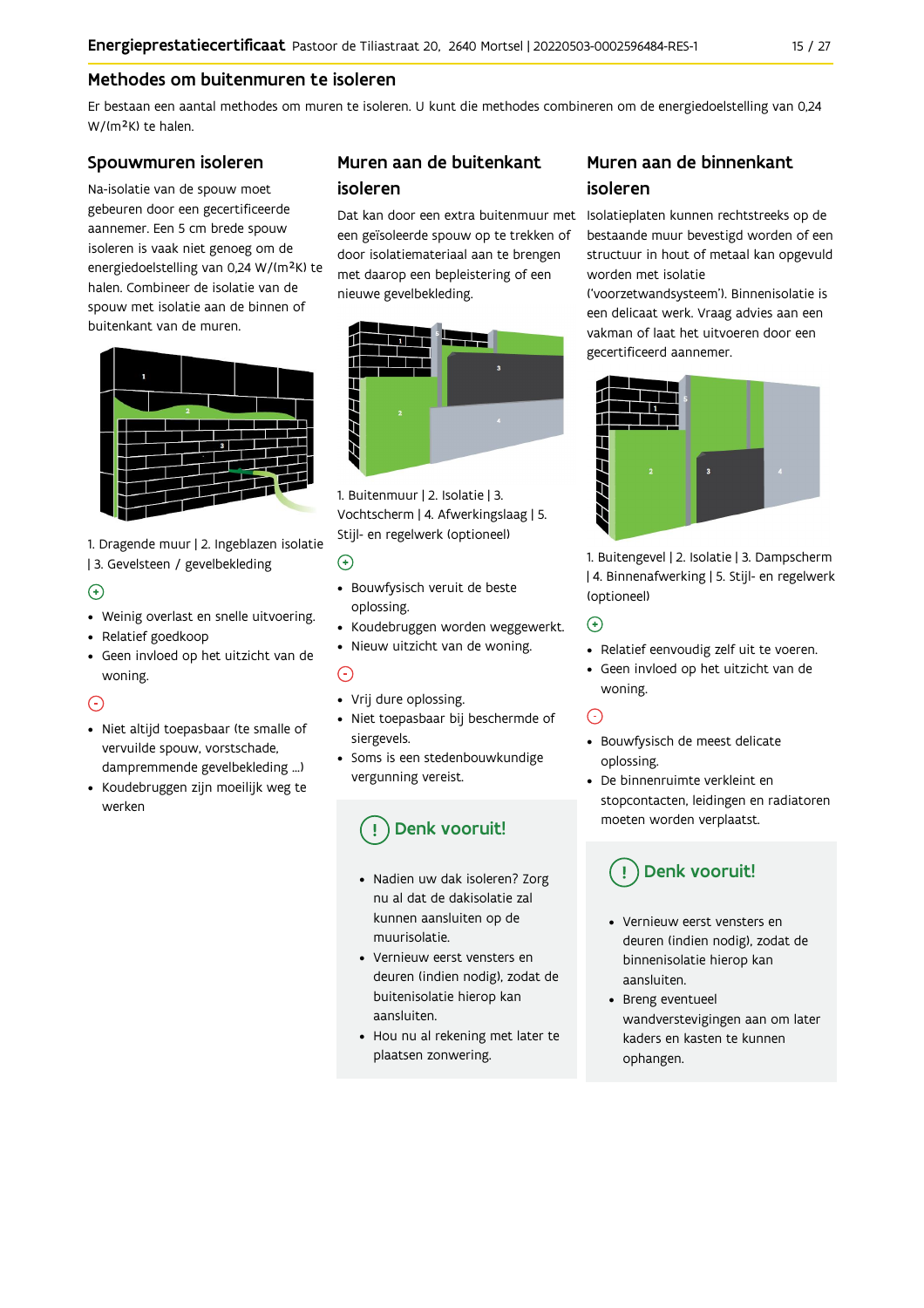## Technische fiche van de muren

De energiedeskundige heeft de onderstaande gegevens ingevoerd. Bezorg die gegevens aan uw vakman.

| Beschrijving                         | Oriëntatie | Netto-oppervlakte (m <sup>2</sup> ) | Diepte onder maaiveld (m) | U-waarde bekend (W/(m <sup>2</sup> K)) | R-waarde bekend (m <sup>2</sup> K/W) | Isolatie |                   | Ref.jaar renovatie       | Luchtlaag            | Muurtype | U-waarde<br>Berekende l<br>(W/(m <sup>2</sup> K)) |
|--------------------------------------|------------|-------------------------------------|---------------------------|----------------------------------------|--------------------------------------|----------|-------------------|--------------------------|----------------------|----------|---------------------------------------------------|
| Buitenmuur                           |            |                                     |                           |                                        |                                      |          |                   |                          |                      |          |                                                   |
| Voorgevel                            |            |                                     |                           |                                        |                                      |          |                   |                          |                      |          |                                                   |
| VG1                                  | ZW         | 22                                  | -                         |                                        |                                      |          | isolatie afwezig  | ۰                        | aanwezig<br>in spouw | a        | 1,79                                              |
| Achtergevel                          |            |                                     |                           |                                        |                                      |          |                   |                          |                      |          |                                                   |
| AG1                                  | <b>NO</b>  | 25                                  | -                         |                                        |                                      |          | isolatie afwezig  | -                        | aanwezig<br>in spouw | a        | 1,79                                              |
| Muur in contact met verwarmde ruimte |            |                                     |                           |                                        |                                      |          |                   |                          |                      |          |                                                   |
| Rechtergevel                         |            |                                     |                           |                                        |                                      |          |                   |                          |                      |          |                                                   |
| RG1                                  | ΖO         | 74                                  | -                         | $\overline{\phantom{a}}$               | -                                    |          | isolatie onbekend | -                        | onbekend             | a        | 1,92                                              |
| Linkergevel                          |            |                                     |                           |                                        |                                      |          |                   |                          |                      |          |                                                   |
| LG1                                  | <b>NW</b>  | 74                                  |                           |                                        |                                      |          | isolatie onbekend | $\overline{\phantom{0}}$ | onbekend             | a        | 1,92                                              |

#### Legende

a muur niet in isolerende snelbouwsteen of cellenbeton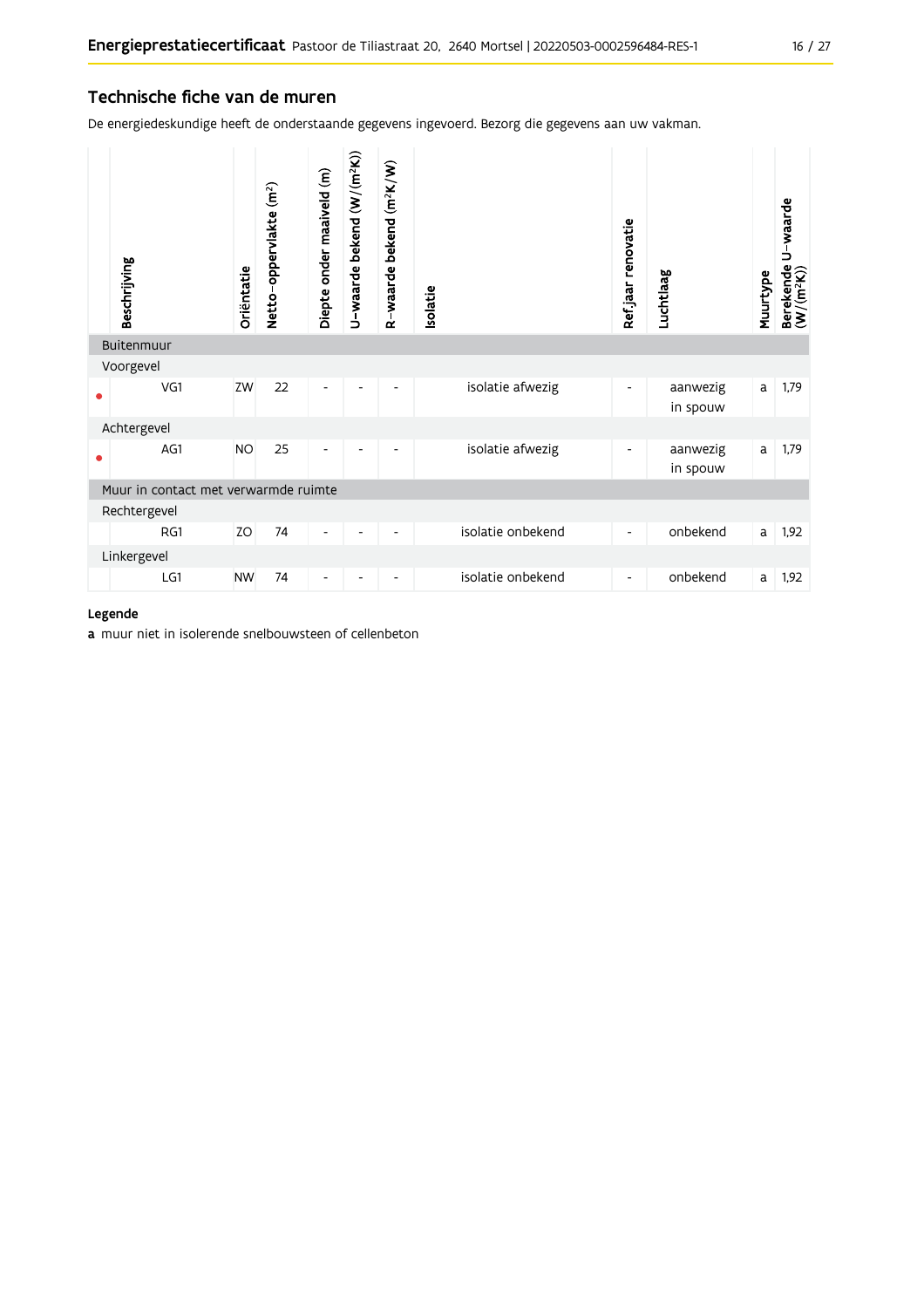# Vloeren



Vloer boven kelder of buiten

60 m<sup>2</sup> van de vloer is niet geïsoleerd.

Plaats isolatie.

 $\epsilon$  12 500 $\pi$ 

Bij de isolatie van uw vloeren kunt u het best streven naar een U-waarde van maximaal 0,24 W/(m<sup>2</sup>K). Bij een vloer boven een kelder komt dat overeen met een isolatielaag van ongeveer 10 cm minerale wol ( $\lambda_d$  = 0,040 W/(mK)) of 7 cm gespoten PUR of PIR ( $\lambda_s$  = 0,030 W/(mK)). Omdat de warmteverliezen naar de grond beperkt zijn, hoeft de isolatielaag in vloeren op volle grond iets minder dik te zijn.

Hoogstwaarschijnlijk renoveert u uw vloer(en) maar één keer grondig. Isoleer daarom meteen maximaal. De energiedoelstelling van 0,24 W/(m<sup>2</sup>K) vormt de basis, maar u kunt altijd streven naar beter.

### Een vloer boven (kruip) kelder, onverwarmde ruimte of buitenomgeving isoleren

De isolatie wordt aan de onderkant van uw vloer aangebracht, op voorwaarde dat de kelder toegankelijk en minstens 50 cm hoog is. Keldermuren onderbreken de vloerisolatie en zorgen voor koudebruggen. Dat kunt u oplossen door de keldermuren ter plaatse van de aansluiting met de vloerisolatie ook met isolatie in te pakken. Hebt u een kruipkelder? Vraag dan steeds advies aan een specialist, want kruipkelders isoleren is niet eenvoudig en kan bouwfysisch delicaat zijn.

#### Denk vooruit! Ţ.

· Isoleert u eerst uw vloeren en dan uw muren? Hou dan nu al rekening met de aansluiting van de muurisolatie die u later gaat plaatsen. Zo kunt u koudebruggen vermijden.

## Pas op!

· Door het isoleren van de vloer is het mogelijk dat de luchtdichtheid van uw woning er sterk op vooruit gaat. De luchtverversing kan dan niet meer gebeuren via spleten en kieren. Voorzie dus een ventilatiesysteem om uw woning te ventileren. Dat is niet enkel essentieel om vochtproblemen te vermijden, maar ook voor uw gezondheid en uw comfort.

Laat u bijstaan door een architect, aannemer of vakman voor deskundig advies en een goede uitvoering van de werken.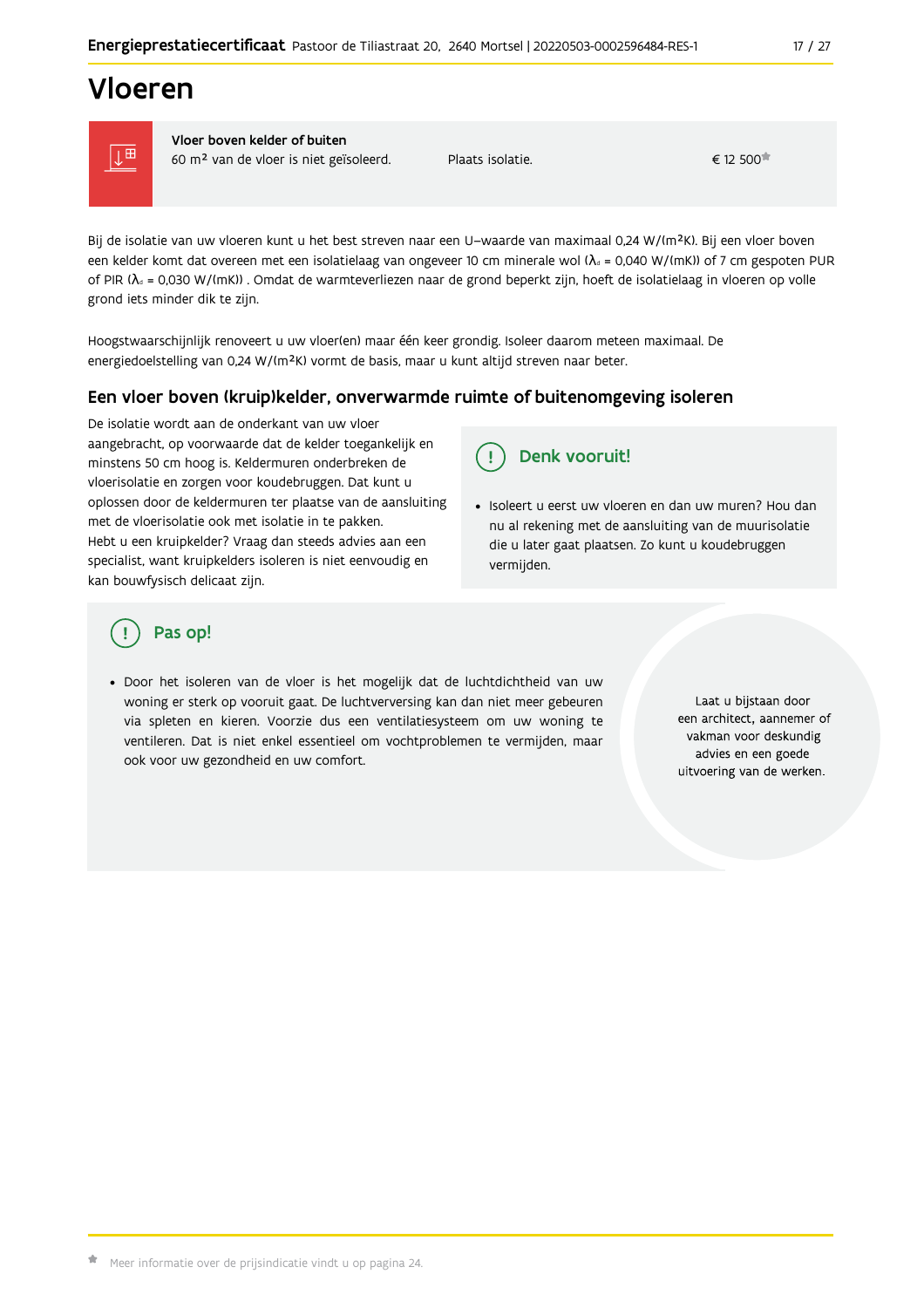#### Technische fiche van de vloeren

De energiedeskundige heeft de onderstaande gegevens ingevoerd. Bezorg die gegevens aan uw vakman.



#### Legende

a vloer niet in cellenbeton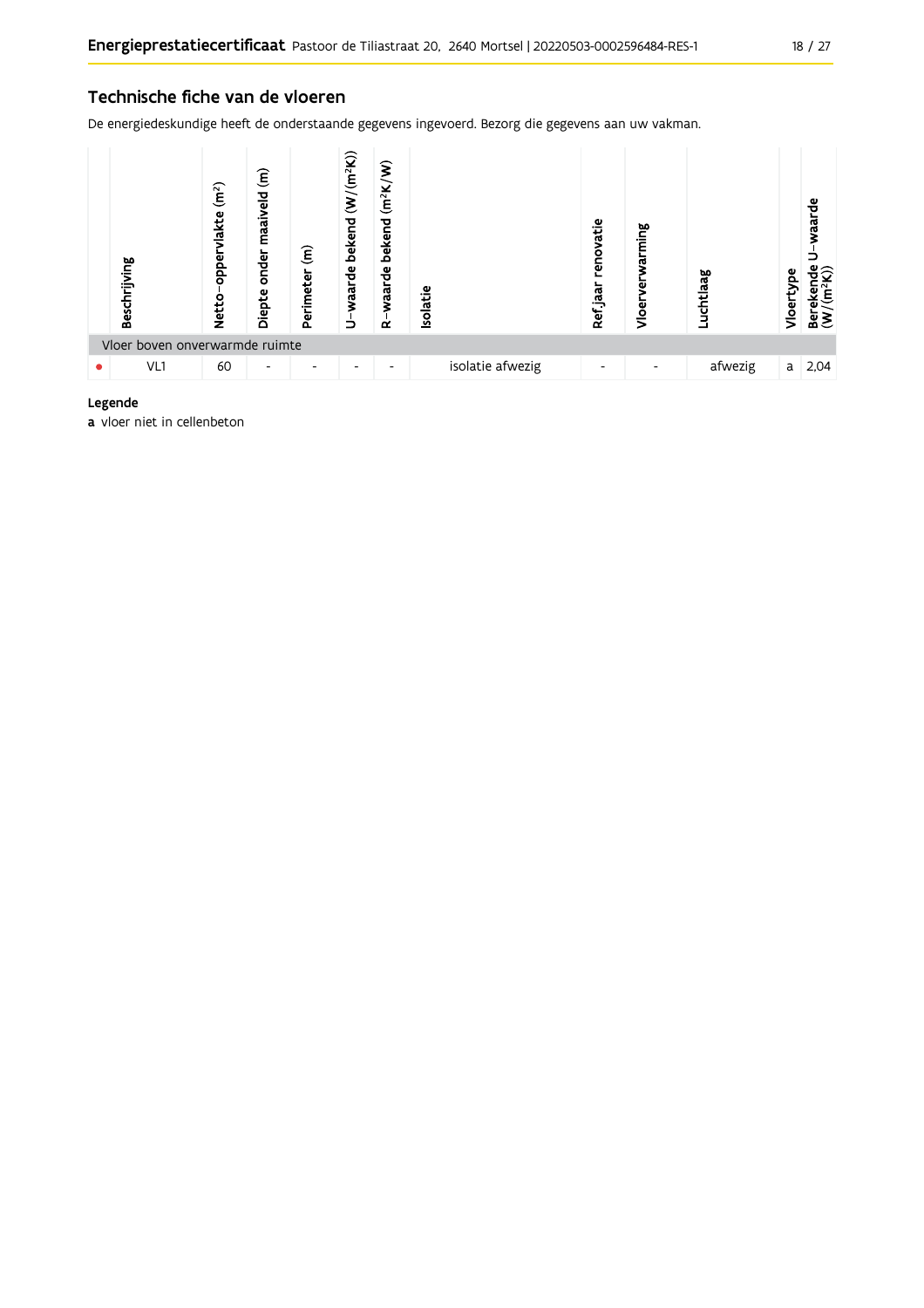# Ruimteverwarming



Proficiat! De verwarmingsinstallatie met condenserende ketel voldoet aan de energiedoelstelling.

## Technische fiche van de ruimteverwarming

De energiedeskundige heeft de onderstaande gegevens ingevoerd. Bezorg die gegevens aan uw vakman.

## Installaties met één opwekker

|                                      | RV1                      |  |  |
|--------------------------------------|--------------------------|--|--|
|                                      | $\odot$                  |  |  |
| Omschrijving                         | condensatieketel in      |  |  |
|                                      | garage                   |  |  |
| Type verwarming                      | centraal                 |  |  |
| Aandeel in volume (%)                | 100%                     |  |  |
| Installatierendement (%)             | 80%                      |  |  |
| Aantal opwekkers                     | 1                        |  |  |
| Opwekking                            |                          |  |  |
|                                      | $\odot$                  |  |  |
| Type opwekker                        | individueel              |  |  |
| Energiedrager                        | gas                      |  |  |
| Soort opwekker(s)                    | condenserende ketel      |  |  |
| Bron/afgiftemedium                   |                          |  |  |
| Vermogen (kW)                        | $\overline{a}$           |  |  |
| Elektrisch vermogen WKK              |                          |  |  |
| (kW)                                 |                          |  |  |
| Aantal (woon)eenheden                | $\blacksquare$           |  |  |
| Rendement                            | $\overline{\phantom{a}}$ |  |  |
| Referentiejaar fabricage             | 2013                     |  |  |
| Labels                               | CE, HR-top               |  |  |
|                                      | energieklasse A          |  |  |
| Locatie                              | binnen beschermd         |  |  |
|                                      | volume                   |  |  |
| Distributie                          |                          |  |  |
| Externe stookplaats                  | nee                      |  |  |
| Ongeïsoleerde leidingen (m)          | 0m ≤ lengte ≤ 2m         |  |  |
| Ongeïsoleerde combilus (m)           | $\frac{1}{2}$            |  |  |
| Aantal (woon)eenheden op<br>combilus | $\overline{a}$           |  |  |
| Afgifte & regeling                   |                          |  |  |
| Type afgifte                         | radiatoren/convectoren   |  |  |
| Regeling                             | pompregeling             |  |  |
|                                      | thermostatische          |  |  |
|                                      | radiatorkranen           |  |  |
|                                      | kamerthermostaat         |  |  |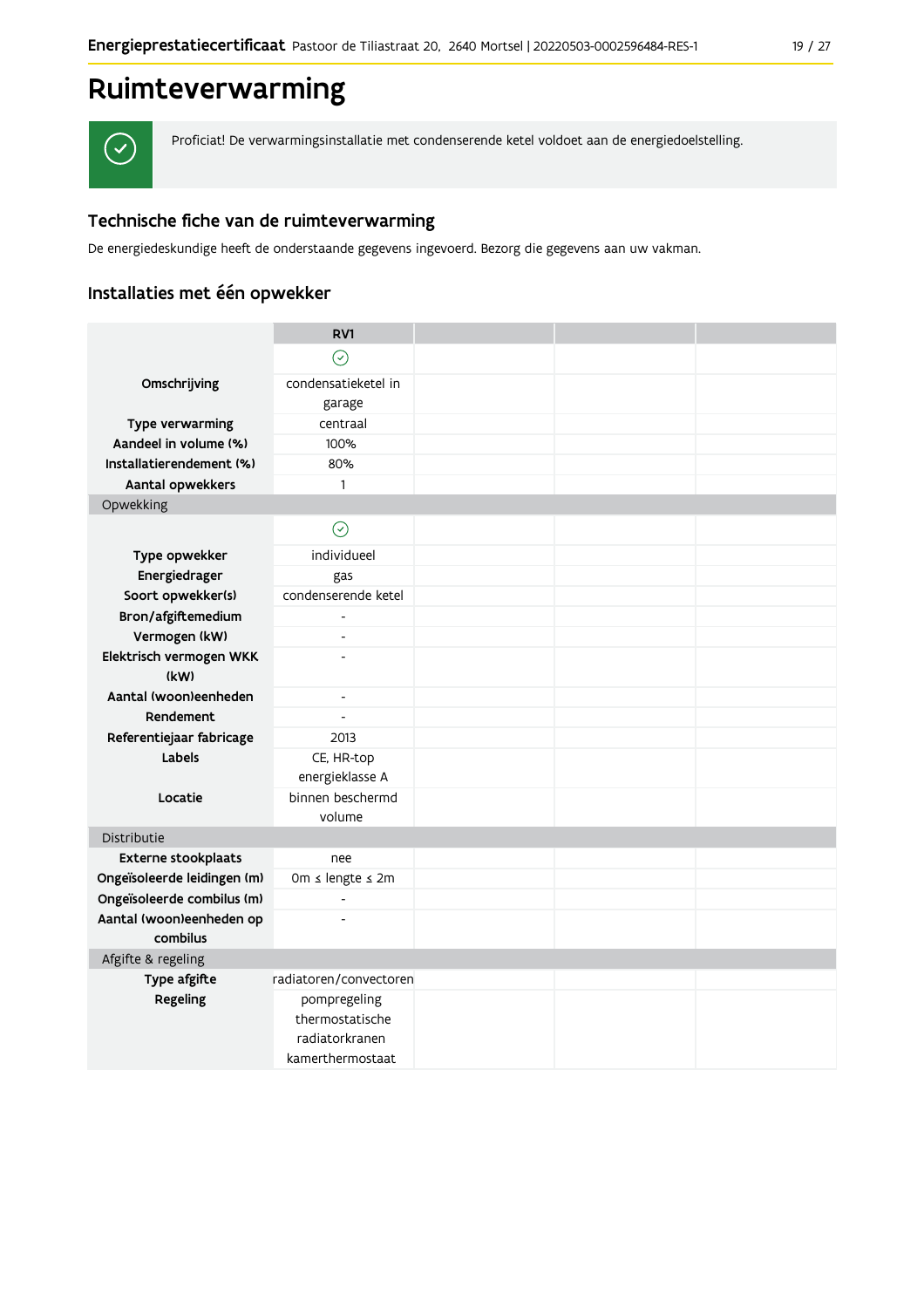# Installaties voor zonne-energie



Zonneboiler

Er is geen zonneboiler aanwezig.

Volgens de zonnekaart is het dak geschikt € 5 000 voor 4,8 m<sup>2</sup> zonnecollectoren. Overweeg de plaatsing van een zonneboiler.

Zonnepanelen Er zijn geen zonnepanelen aanwezig.

Volgens de zonnekaart is het dak geschikt  $\epsilon$  5 000<sup> $\star$ </sup> voor 20 m<sup>2</sup> zonnepanelen. Overweeg de plaatsing van zonnepanelen.

De voorgestelde aanbevelingen zijn gebaseerd op de informatie uit de zonnekaart. De zonnekaart berekent automatisch het zonnepotentieel voor uw woning en geeft een indicatie van het aantal zonnepanelen én zonnecollectoren dat u op uw dak zou kunnen plaatsen.

De zonnekaart gaat uit van het elektriciteits- en watergebruik van een standaardgezin. Hou er bij de bepaling van de grootte van de te plaatsen installatie rekening mee dat uw eigen elektriciteits- en watergebruik daarvan kan afwijken.

Als er nog geen installaties op zonne-energie aanwezig zijn, geven de aanbevelingen steeds beide opties weer. Hoewel het op energetisch vlak het best is om beide installaties te plaatsen, zal dat door plaatsgebrek op uw dak in de praktijk echter niet altijd mogelijk zijn.

Voor meer informatie over de berekening van het zonnepotentieel kunt u terecht op de zonnekaart via www.energiesparen.be/zonnekaart.

#### Zonnepanelen

Zonnepanelen (ook wel fotovoltaïsche panelen of PV-panelen genoemd) zetten de energie van de zon om in elektriciteit.

Bij de bepaling van het aantal te plaatsen zonnepanelen kunt u ervoor kiezen om alleen uw eigen elektriciteitsverbruik te dekken of om meteen het volledige beschikbare dakoppervlak te benutten.

Om de zonnepanelen optimaal te laten renderen, plaatst u ze tussen oostelijke en westelijke richting onder een hoek van 20° tot 60°.

### Zonneboiler

Zonnecollectoren zetten de energie van de zon om in warmte. Een zonneboilerinstallatie bestaat uit zonnecollectoren op het dak en een opslagvat voor warm water. Een zonneboiler verwarmt een deel van het sanitair warm water met gratis zonnewarmte. Als de installatie voldoende groot is, kan ze ook in een deel van uw behoefte voor ruimteverwarming voorzien. Hou er wel rekening mee dat een zonnecollector het hoogste rendement behaalt in de zomer. Het rendement in de winter ligt beduidend lager.

Om de zonnecollectoren optimaal te laten renderen, plaatst u ze tussen oostelijke en westelijke richting onder een hoek van 20° tot 60°.



1. Zonnepaneel | 2. Omvormer | 3. Elektrische toestellen



1. Zonnecollector | 2. Opslagvat zonneboiler | 3. Sanitair warm water | 4. Afgifte-element voor ruimteverwarming (optioneel)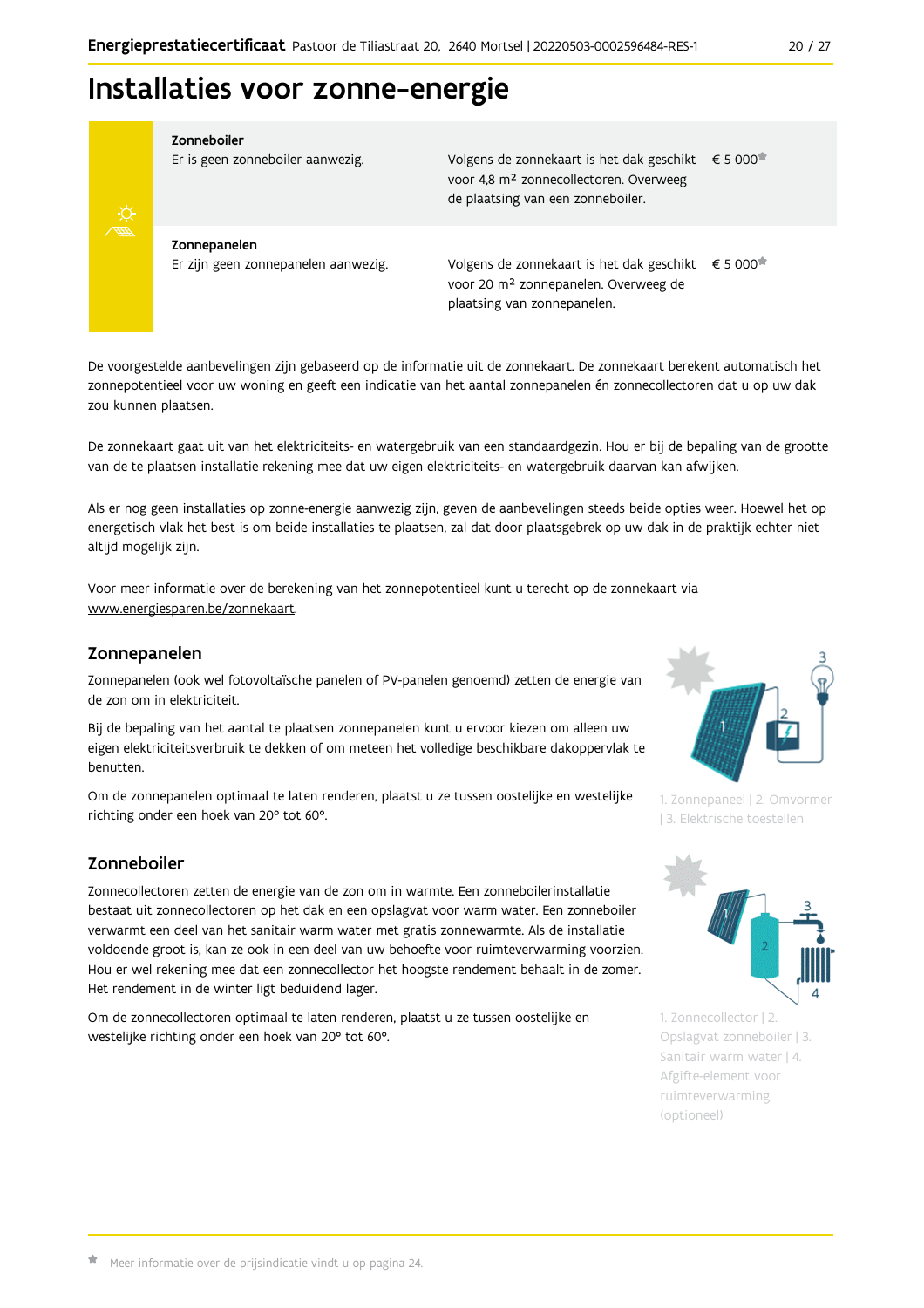#### Ţ Denk vooruit!

- · Zorg ervoor dat het dak waarop u de zonnepanelen of zonnecollectoren plaatst, goed is geïsoleerd. Als de installaties geplaatst zijn, kunt u het dak alleen nog aan de onderkant isoleren.
- · De groenste én de goedkoopste stroom is de stroom die u niet verbruikt. Probeer daarom eerst overbodig elektriciteitsverbruik te vermijden door bijvoorbeeld het sluimerverbruik te verminderen.
- · Beperk ook het gebruik van sanitair warm water door gebruik te maken van een spaardouchekop, een debietbegrenzer of een douchewarmtewisselaar.

#### Pas op! ( !

- · Schaduw van gebouwen, bomen en schoorstenen vermindert de opbrengst van zonnepanelen en zonnecollectoren.
- Informeer bij uw gemeentebestuur of u een bouwvergunning moet aanvragen voor de plaatsing van zonnepanelen of zonnecollectoren.

Laat u bijstaan door een architect, aannemer of vakman voor deskundig advies en een goede uitvoering van de werken.

#### Technische fiche van de installaties op zonne-energie

Geen installaties op zonne-energie aanwezig.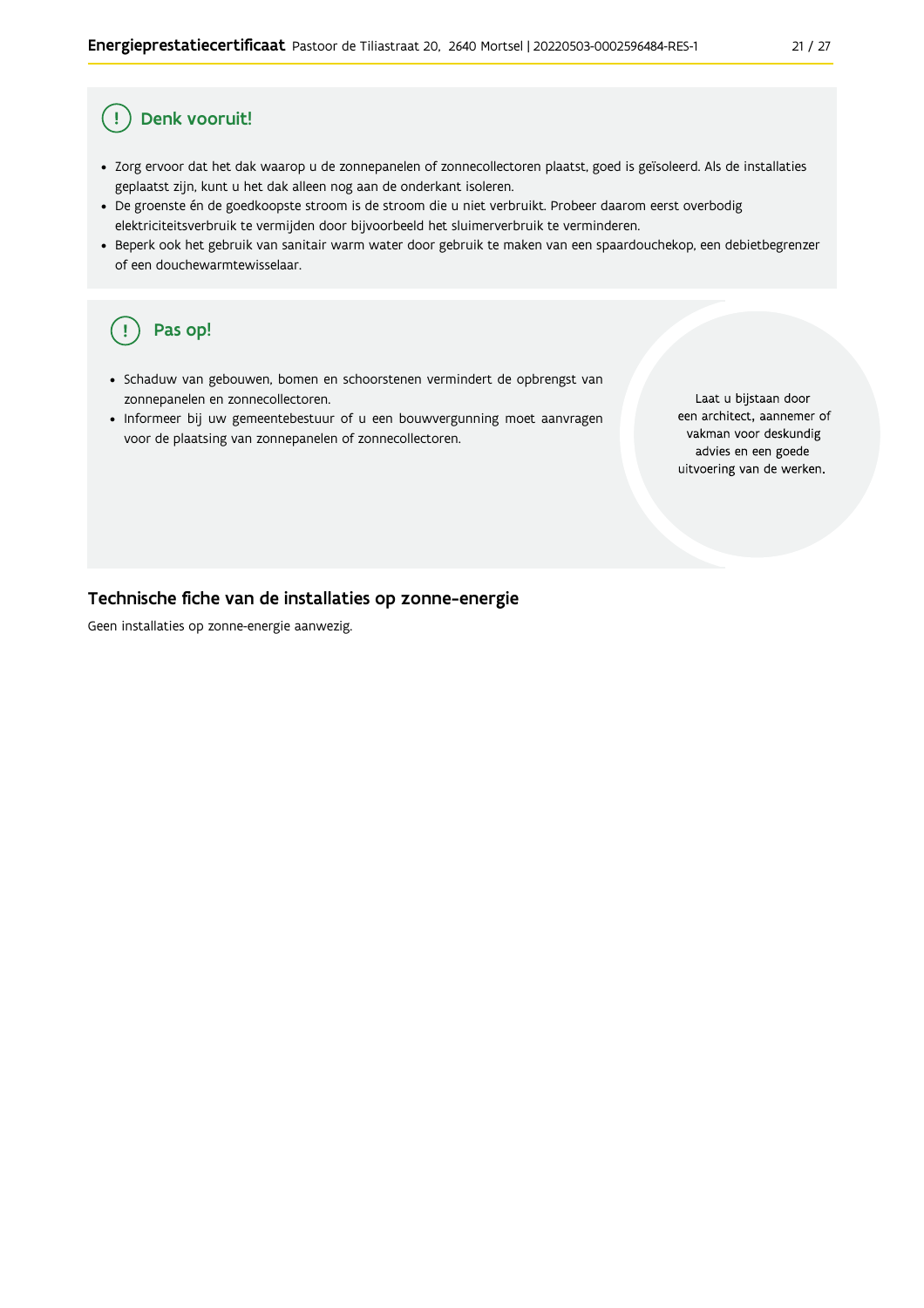# Overige installaties

#### Sanitair warm water



Uw woning beschikt niet over een zonneboiler. Overweeg de plaatsing van een zonneboiler of warmtepompboiler. Daarmee kunt u energie besparen.

|                                    | SWW1                     |  |  |
|------------------------------------|--------------------------|--|--|
| <b>Bestemming</b>                  | keuken en badkamer       |  |  |
| Opwekking                          |                          |  |  |
| Soort                              | individueel              |  |  |
| Gekoppeld aan ruimteverwarming     | ja, aan rv1              |  |  |
| Energiedrager                      | $\overline{\phantom{0}}$ |  |  |
| Type toestel                       | $\overline{\phantom{a}}$ |  |  |
| Referentiejaar fabricage           | $\overline{\phantom{a}}$ |  |  |
| Energielabel                       | $\blacksquare$           |  |  |
| Opslag                             |                          |  |  |
| Aantal voorraadvaten               | $\mathsf{O}$             |  |  |
| Aantal (woon)eenheden              |                          |  |  |
| Volume (I)                         | $\blacksquare$           |  |  |
| Omtrek (m)                         | $\overline{\phantom{0}}$ |  |  |
| Hoogte (m)                         |                          |  |  |
| Isolatie                           | $\overline{\phantom{a}}$ |  |  |
| Label                              | $\overline{\phantom{a}}$ |  |  |
| Opwekker en voorraadvat één geheel | $\overline{\phantom{0}}$ |  |  |
| Distributie                        |                          |  |  |
| Type leidingen                     | gewone leidingen         |  |  |
| Lengte leidingen (m)               | > 5m                     |  |  |
| Isolatie leidingen                 | $\overline{\phantom{0}}$ |  |  |
| Aantal (woon)eenheden op leidingen | $\overline{\phantom{0}}$ |  |  |

#### Ventilatie

<u>99</u> Uw woning beschikt mogelijk niet over voldoende ventilatievoorzieningen. Een goede ventilatie is echter noodzakelijk om een gezond binnenklimaat te garanderen. Voorzie bij uw renovatie daarom in een ventilatiesysteem. Om energie te besparen, kunt u het best kiezen voor een systeem met vraagsturing of warmteterugwinning.

|  | Type ventilatie | geen of onvolledig |
|--|-----------------|--------------------|
|--|-----------------|--------------------|

#### **Koeling**

 $-\bigcirc$ Uw woning heeft kans op oververhitting, ondanks de aanwezige zonwering. Vermijd de plaatsing van een koelinstallatie, want die verbruikt veel energie. Bekijk of andere maatregelen mogelijk zijn om oververhitting tegen te gaan: 's nachts intensief ventileren, bijkomende zonwering ...

| Koelinstallatie | afwezig |
|-----------------|---------|
|                 |         |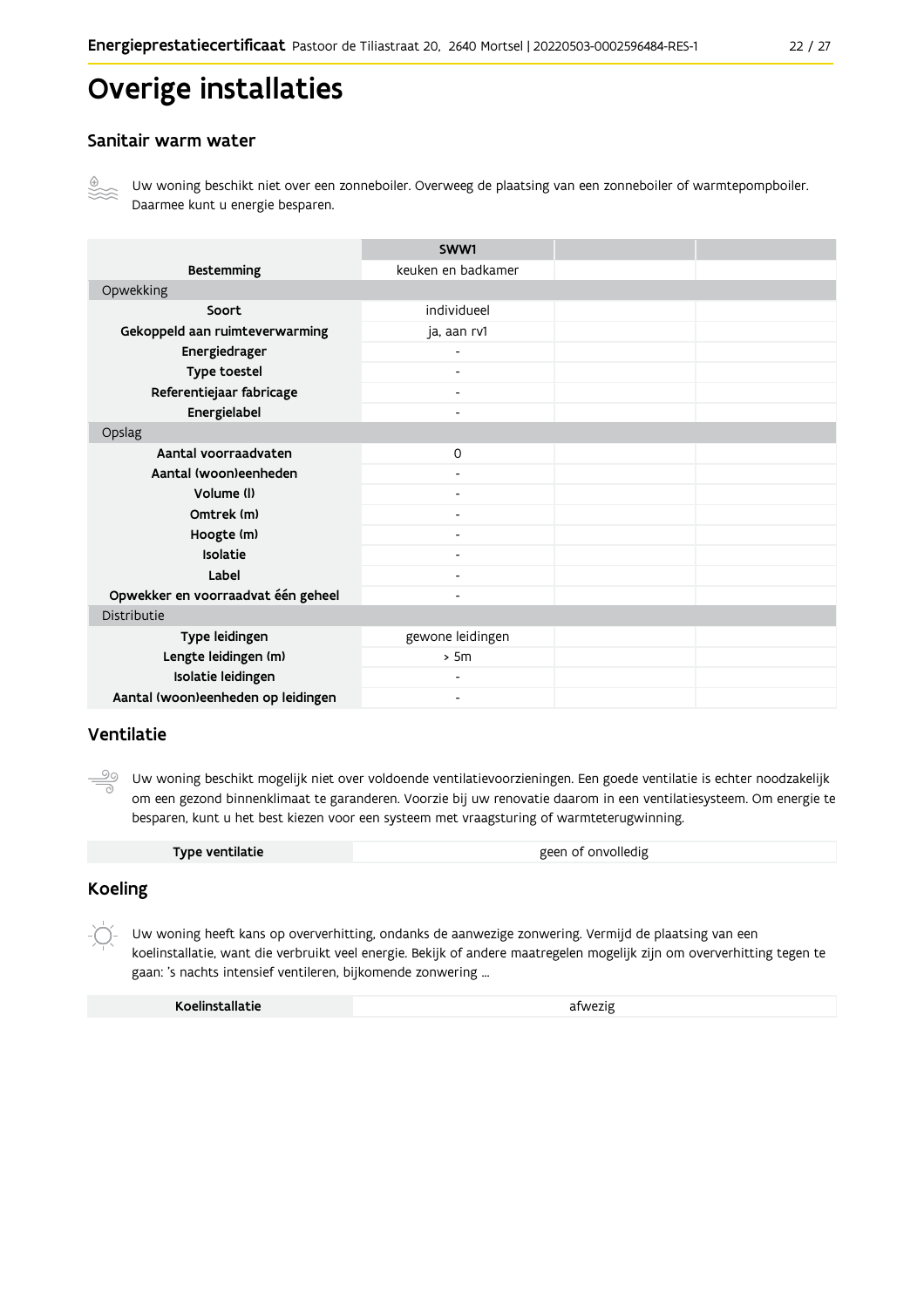# Bewijsstukken gebruikt voor dit EPC

## Welke bewijsstukken kan een energiedeskundige gebruiken?



De energiedeskundige gebruikt de informatie die hij ter plaatse ziet, aangevuld met de informatie uit bewijsstukken. Alleen documenten die voldoen aan de voorwaarden van het inspectieprotocol worden aanvaard. Ze moeten bijvoorbeeld duidelijk gelinkt kunnen worden aan de woning/het gebouw en de nodige detailinformatie bevatten.

## Let op!

Mondelinge informatie en verklaringen van architect, aannemer, eigenaar, ... worden niet aanvaard als bewijs.

In onderstaande lijst heeft de energiedeskundige aangeduid welke geldige bewijsstukken hij gebruikt heeft om dit EPC op te maken.

|              | Plannen: plannen bij stedenbouwkundige aanvraag, stedenbouwkundige plannen (goedgekeurd door de gemeente),<br>technische plannen, uitvoeringsplannen of -details, asbuilt-plannen                                |
|--------------|------------------------------------------------------------------------------------------------------------------------------------------------------------------------------------------------------------------|
|              | Lastenboeken, meetstaten of aanbestedingsplannen die deel uitmaken van een (aannemings)contract                                                                                                                  |
| $\checkmark$ | Aannemingsovereenkomsten                                                                                                                                                                                         |
|              | Offertes of bestelbonnen                                                                                                                                                                                         |
|              | Informatie uit algemene vergadering van mede-eigenaars: verslag of proces-verbaal                                                                                                                                |
| $\checkmark$ | Informatie uit werfverslagen, vorderingsstaten of processen-verbalen van voorlopige of definitieve oplevering                                                                                                    |
|              | Facturen van bouwmaterialen of leveringsbonnen                                                                                                                                                                   |
| $\checkmark$ | Facturen van aannemers                                                                                                                                                                                           |
|              | Verklaring van overeenkomstigheid met STS of ATG, opgemaakt en ondertekend door de aannemer                                                                                                                      |
|              | Foto's waarop de samenstelling van het schildeel of de installatie te herkennen is (detailfoto's) en foto's waarmee<br>aangetoond kan worden dat het schildeel of de installatie geplaatst is (overzichtsfoto's) |
|              | EPB-aangiften, zoals het transmissieformulier en het EPW-formulier                                                                                                                                               |
|              | Informatie uit subsidieaanvragen bij de Vlaamse overheid of de netbetheerder                                                                                                                                     |
|              | Verslag van destructief onderzoek derde/expert                                                                                                                                                                   |
|              | Eerder opgemaakte EPC's, zoals het EPC van de Gemeenschappelijke Delen                                                                                                                                           |
|              | Technische documentatie met productinformatie                                                                                                                                                                    |
|              | Luchtdichtheidsmeting                                                                                                                                                                                            |
|              | WKK-certificaten of milieuvergunningen                                                                                                                                                                           |
|              | Elektriciteitskeuring                                                                                                                                                                                            |
|              | Verwarmingsauditrapport, keuringsrapport of reinigings- en verbrandingsattest ketel                                                                                                                              |
|              | Ventilatieprestatieverslag                                                                                                                                                                                       |
|              | Verslag energetische keuring koelsysteem                                                                                                                                                                         |
|              | Verlichtingsstudie en eventuele relightingpremie                                                                                                                                                                 |
| $\checkmark$ | Aanvullende bewijsstukken: uittreksel van de kadastrale legger of het vergunningenregister, notariële akte,<br>ontvangst- of volledigheidsbewijs van de stedenbouwkundige aanvraag, verkavelingsvergunning,      |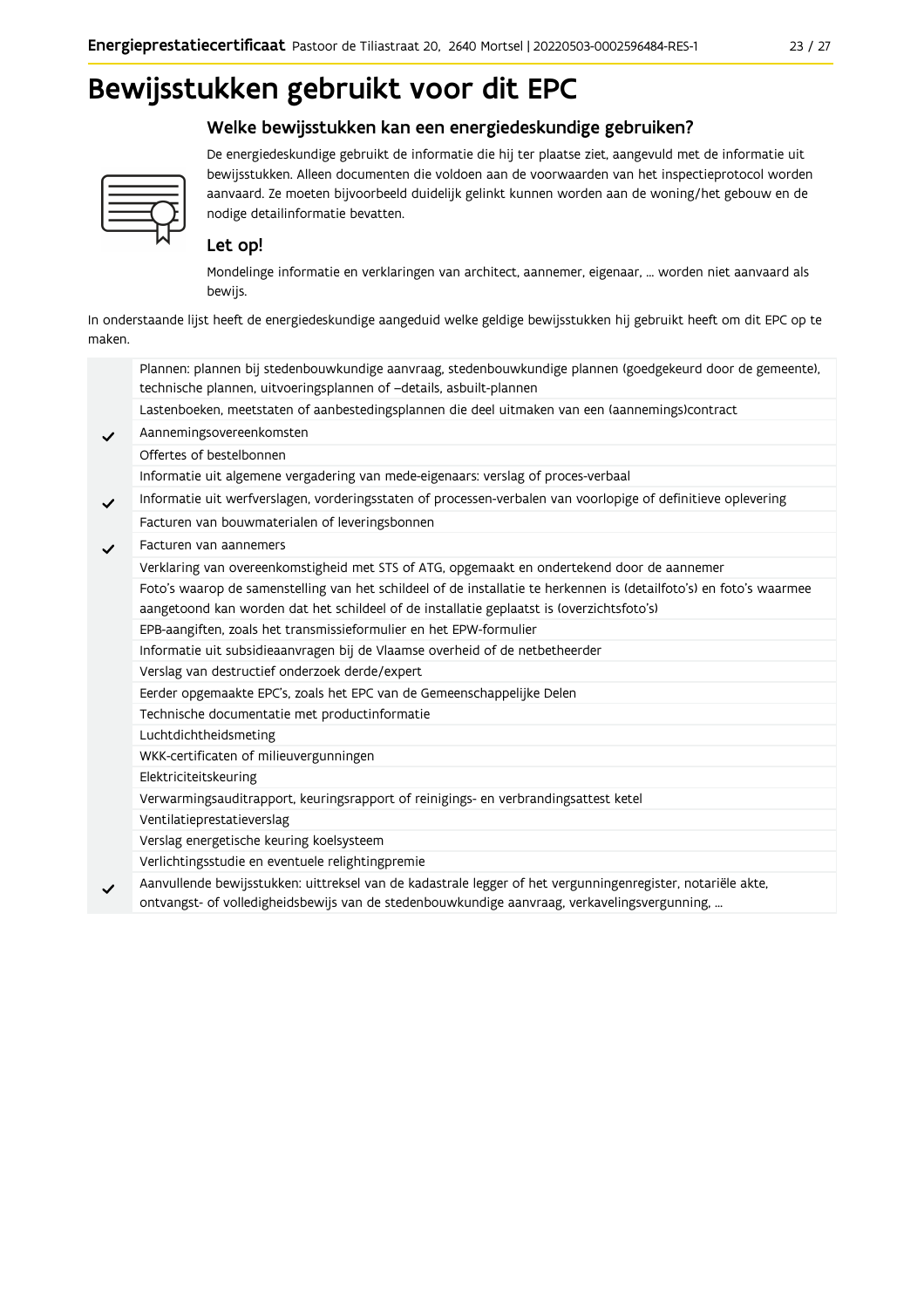# **Toelichting prijsindicaties**

## Deze toelichting beschrijft hoe de prijsberekeningen zijn opgemaakt.

De prijzen op het EPC zijn indicatieve gemiddelden die op geautomatiseerde wijze berekend zijn en afgerond zijn op 500 euro. Op basis van actuele gemiddelde eenheidsprijzen en de hoeveelheden die de energiedeskundige opgemeten heeft, berekent de software de prijsindicaties voor de aanbevolen werken. De prijsindicaties kunnen afwijken van de offerteprijzen van uw aannemer.

In de praktijk zijn vaak verschillende uitvoeringsmethodes mogelijk die niet evenveel kosten. Elke methode heeft voor- en nadelen. Het EPC oordeelt niet welke uitvoeringsmethode u het best kunt toepassen bij uw renovatie. Daarom geeft het een prijsindicatie voor de meest gangbare uitvoeringsmethode(s). Als er verschillende gangbare uitvoeringsmethodes zijn, toont het EPC de prijsindicatie voor de verschillende uitvoeringsmethodes.

De energiedeskundige controleert de prijsindicaties en de technische uitvoerbaarheid van de aanbevolen werken niet.

#### De berekening

De prijsindicaties op het EPC zijn geen volledige raming van uw renovatiebudget.

Renovatiewerken die geen betrekking hebben op de verbetering van de energieprestatie van uw woning (zoals een keuken- of badkamerrenovatie), worden niet in rekening gebracht.

In de tabellen verderop leest u welke kosten vervat zitten in de prijsindicaties en welke niet.

#### De aannames

Bij de berekening worden aannames gedaan (bijvoorbeeld: het dakgebinte is gezond; het onderdak is in goede staat; er is geen vochtprobleem in de muren; de muren hebben een standaardopbouw). Het is mogelijk dat de aannames niet van toepassing zijn op de specifieke toestand van uw woning. Dat kan ertoe leiden dat bijkomende werken nodig zijn, dat andere prijzen van toepassing zijn of dat bepaalde werken een specifieke techniek vragen. Het is ook mogelijk dat u de werken niet mag uitvoeren zonder vergunning. Vraag altijd advies aan een architect, aannemer of andere vakman. Werk samen met vakmensen die in orde zijn met de verzekeringsplicht, sociale en fiscale plichten.

#### De eenheidsprijzen

De gemiddelde eenheidspriizen die in de berekening gebruikt worden, zijn inclusief de kostpriis van standaardproducten van goede kwaliteit, plaatsingskosten, vervoerskosten, de stortkosten bij afbraak en 6% btw. Ze houden geen rekening met marktschommelingen of regionale prijsverschillen. Er wordt een meerprijs ingerekend voor kleine hoeveelheden en een minprijs voor grote hoeveelheden. De eenheidsprijzen zijn bepaald op basis van de volgende bronnen: Arch-index <2012-2017>, Aspen Index <2018>, UPA-BUA-Arch<2017> en overleg met vakmensen.

#### Meer informatie

Meer informatie over de prijsberekeningen vindt u op www.energiesparen.be.

#### In detail bekeken

Volgende kosten zijn te afhankelijk van de situatie en worden daarom bij geen enkele prijsindicatie in rekening gebracht:

- Algemene overkoepelende kosten, zoals loonkosten van de architect of ingenieur en coördinatiekosten;
- Werfinstallaties:
- · Vergunningen, zoals een bouwvergunning of een vergunning voor de inname van het openbaar terrein;
- Toeslagen voor werken in bepaalde regio's en grootstedelijke contexten:
- · Moeilijke bereikbaarheid van (een deel) van het gebouw;
- · Obstructies door naburige percelen, gebouwen en bomen;
- · Cultuurhistorische context of elementen, erfgoed (want niet alle uitvoeringsmethodes zijn dan mogelijk);
- · Technische complexiteit ten gevolge van eigenaardigheden aan het gebouw;
- · Opmaak van een asbestinventaris en verwijderen van asbest;
- · Meerprijzen omdat de werken niet in één fase kunnen worden uitgevoerd.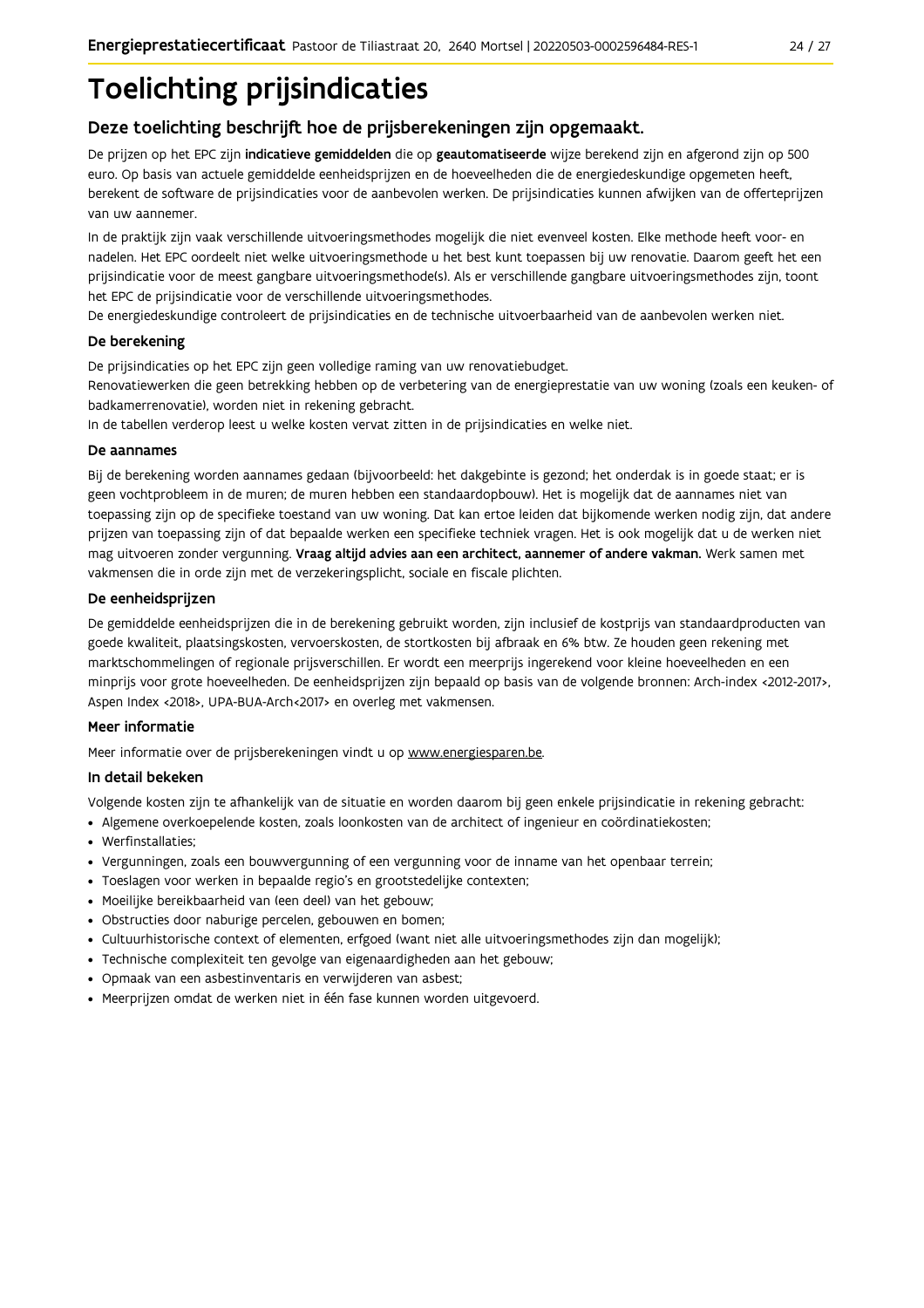In de onderstaande tabel wordt per maatregel aangegeven welke kosten wel en welke kosten niet zijn opgenomen in de berekening. Bij de werken die niet zijn inbegrepen, wordt aangenomen dat de werken niet altijd noodzakelijk zijn, of dat het element in goede staat is, gezond, stabiel, voldoende draagkrachtig, droog, correct geplaatst ...

Als u werken combineert, kan dit een prijsvoordeel opleveren.

|                                                   | Inbegrepen werken                                                                                                                                                                                                                                                                                                                                                                                                                                                                                                                                                                                                                                                                                                                               | Niet inbegrepen                                                                                                                                                                                                                                                                                     |
|---------------------------------------------------|-------------------------------------------------------------------------------------------------------------------------------------------------------------------------------------------------------------------------------------------------------------------------------------------------------------------------------------------------------------------------------------------------------------------------------------------------------------------------------------------------------------------------------------------------------------------------------------------------------------------------------------------------------------------------------------------------------------------------------------------------|-----------------------------------------------------------------------------------------------------------------------------------------------------------------------------------------------------------------------------------------------------------------------------------------------------|
| Plat dak<br>Isoleren bovenop het<br>bestaande dak | · Plaatsen van isolatie en dampscherm<br>· Plaatsen van dakdichting en dakdoorvoer<br>• Verhogen van de dakrand en plaatsen van<br>dakrandprofiel<br>• Aansluitingen met aanwezige koepels<br>• Afnemen en herplaatsen van bestaande<br>PV-panelen of zonneboiler<br>· Dakdoorvoeren voor rookgasafvoer,<br>ventilatie of verluchting van sanitair<br>(exclusief de afvoeren)<br>· Bij omkeerdak: verwijderen van ballast en<br>isolatie                                                                                                                                                                                                                                                                                                        | Er wordt aangenomen dat de dakhelling<br>voldoende is voor een goede afwatering.<br>Er wordt aangenomen dat volgende elementen<br>kunnen behouden worden:<br>• Dakstructuur<br>· Dakafdichting (kan gebruikt worden als<br>dampscherm)<br>• Binnenafwerking<br>• Regenwaterafvoer (goten en buizen) |
| Spouwmuren<br>Na-isoleren van de spouw            | • Voorbereidende werken (vb. dichtmaken<br>rolluikkasten en andere openingen, boren<br>van injectiegaten)<br>• Plaatsen van isolatie<br>· Dichtvoegen van de injectiegaten<br>• Hoogtewerker (vanaf twee verdiepingen)                                                                                                                                                                                                                                                                                                                                                                                                                                                                                                                          | • Aanpassingen aan de gevel<br>• Aanpassingen aan muurdoorvoeren<br>• Buitenaanleg en buitenverlichting<br>• Wegnemen en herplaatsen van luiken<br>· Herstellingen aan binnen- en<br>buitenafwerking                                                                                                |
| Muren<br>Isoleren aan de binnenkant               | • Afbraak van vloerplinten en vensterbanken<br>• Afnemen en herplaatsen van aanwezige<br>radiatoren/convectoren, inclusief<br>aanpassingen aan leidingen<br>· Plaatsen van isolatie en dampscherm,<br>inclusief stijl- en regelwerk bij half-stijve<br>isolatieplaten<br>· Bij de onderbreking van isolatielaag door<br>binnenmuren: doortrekken van de isolatie<br>op de binnenmuren over minstens 1 meter<br>(koudebrug vermijden)<br>• Plaatsen van een standaard afwerking<br>(gipskartonplaten, geplamuurd en<br>geschilderd + stijl- en regelwerk), inclusief<br>vloerplinten en vensterbanken<br>• Aanwerken rond vensters en deuren<br>• Aanpassingen aan elektriciteitsbekabeling,<br>stopcontacten, schakelaars en<br>wandverlichting | • Vochtonderzoek en vochtbehandeling<br>• Volledige afbraak binnenafwerking (vb.<br>behang en muurbepleistering)<br>• Plaatsen van muurdoorvoeren                                                                                                                                                   |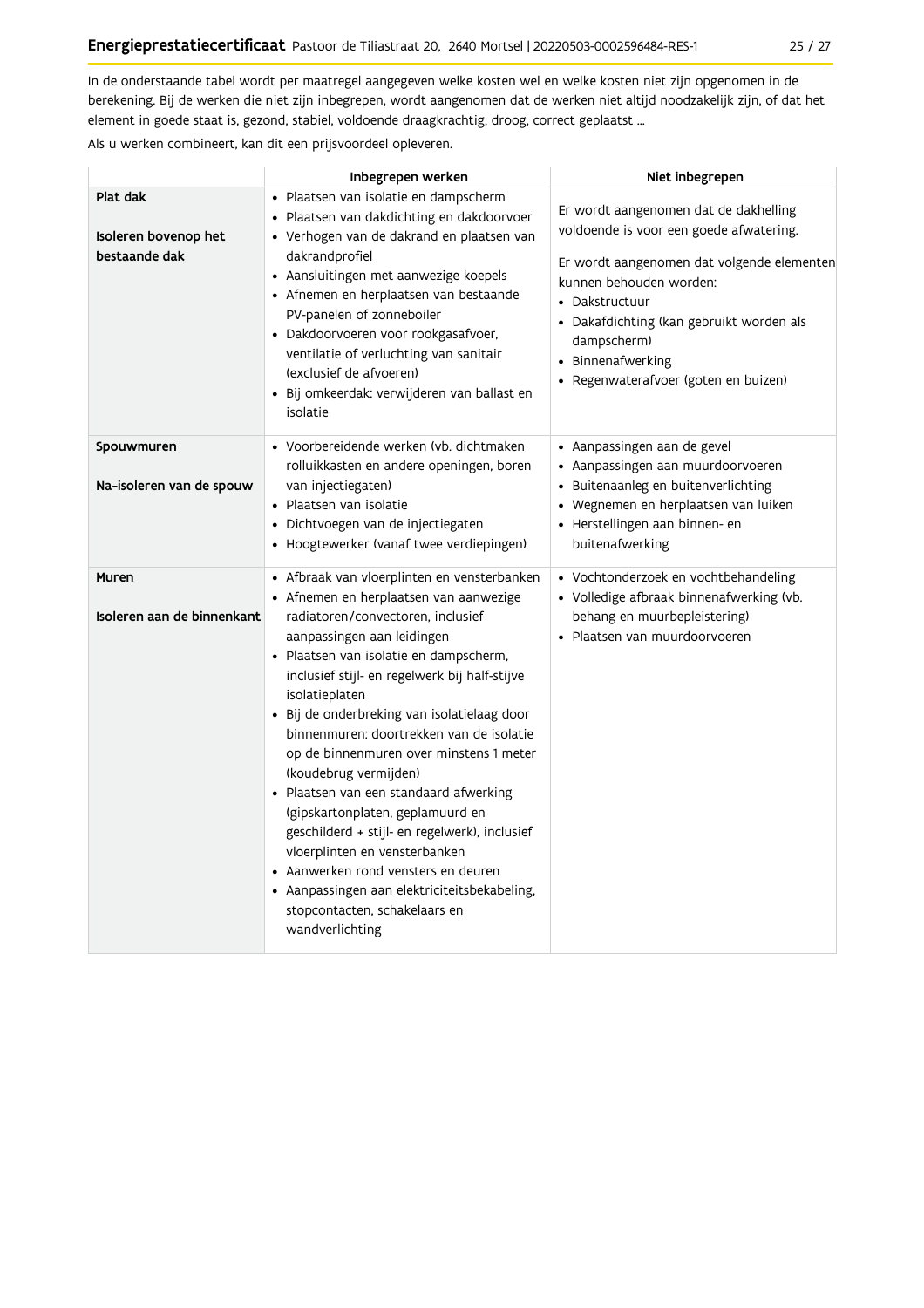| Muren<br>Isoleren aan de buitenkant                                                                                                          | • Afzagen van bestaande dorpels<br>• Afbraak van regenwaterafvoerbuizen<br>· Vergroten van de dakranduitsprong bij een<br>deel van de gevels.<br>• Plaatsen van isolatie<br>Plaatsen van een standaardgevelafwerking =<br>gemiddelde van<br>· Sierbepleistering 25 mm (mineraal<br>gebonden)<br>• Vezelcementplaten<br>• Houten beplanking (ceder en merbau)<br>• Strokenbekleding met laminaat 8 mm<br>• Thermisch veredeld hout<br>• Steenstrips<br>Aanwerken rond vensters en deuren<br>Plaatsen van muurdoorvoeren<br>· Plaatsen van nieuwe dorpels<br>· Plaatsen van regenwaterafvoerbuizen<br>• Stellingen (vanaf twee verdiepingen) | · Uitvlakken van de muren<br>• Aansluiting met reeds aanwezige dakisolatie<br>· Afbraak van de gevelsteen bij spouwmuren<br>• Aanpassingen aan buitenaanleg,<br>buitenkranen, buitenverlichting<br>· Aanpassingen aan luifels, dakgoten,<br>zonwering en luiken<br>• Afwerking bij muren die grenzen aan een<br>onverwarmde binnenruimte zoals een<br>garage of kelder |
|----------------------------------------------------------------------------------------------------------------------------------------------|--------------------------------------------------------------------------------------------------------------------------------------------------------------------------------------------------------------------------------------------------------------------------------------------------------------------------------------------------------------------------------------------------------------------------------------------------------------------------------------------------------------------------------------------------------------------------------------------------------------------------------------------|------------------------------------------------------------------------------------------------------------------------------------------------------------------------------------------------------------------------------------------------------------------------------------------------------------------------------------------------------------------------|
| Vloeren niet op volle grond •<br>Isoleren aan de onderkant<br>(vb. boven een<br>(kruip)kelder, garage of<br>carport, uitkragende<br>vloeren) | Plaatsen van vochtbestendige isolatie,<br>inclusief stijl- en regelwerk bij half-stijve<br>isolatieplaten<br>· Plaatsen van een standaard<br>buitenafwerking (alleen bij vloeren boven<br>een onverwarmde ruimte, zoals een garage<br>of boven een buitenruimte) = gemiddelde<br>van<br>· Gipskartonplaten (geplamuurd en<br>geschilderd)<br>· Verniste houten planken (Meranti, Rood<br>Noors Grenen)                                                                                                                                                                                                                                     | • Aanpassingen aan de verlichting<br>· Aanpassingen aan kabels en leidingen die<br>bevestigd zijn tegen de vloer (deze kunnen<br>in de isolatie ingewerkt worden)<br>Er wordt aangenomen dat de (kruip)kelder<br>toegankelijk is voor werken; anders gelden er<br>andere uitvoeringswijzen en prijzen. Deze zijn<br>niet in dit EPC opgenomen.                         |
| Vensters vervangen                                                                                                                           | · Afbraak en plaatsen van nieuwe draai-kip<br>vensters (gangbare maten en vormen,<br>gemiddelde prijs van hout, aluminium en<br>PVC)<br>· Plaatsen van ventilatieroosters bij een deel<br>van de vensters (tenzij mechanische<br>ventilatie aanwezig is)<br>Plaatsen van nieuwe vensterbanken<br>· Plaatsen van dorpels bij de vervanging van<br>glasbouwstenen door vensters<br>• Herstellingen aan binnen- of<br>buitenafwerking<br>· Plaatsen van dichtingsvoegen met de gevel<br>• Een hijstoestel                                                                                                                                     | · Toeslag voor bijzondere afmetingen en<br>vormen<br>· Toeslag voor bijzonder beslag, sloten of<br>beglazing met specifieke eigenschappen of<br>versieringen<br>• Rolluiken en rolluikkasten<br>• Vliegenramen                                                                                                                                                         |
| Dakvensters vervangen                                                                                                                        | • Afbraak en plaatsen van nieuwe dakvensters • Toeslag voor bijzondere afmetingen en<br>(gangbare maten en vormen)<br>· Plaatsen van een geïsoleerde en luchtdichte<br>kader<br>• Aanwerken van de dakbedekking<br>• Aanwerken van de binnenafwerking<br>· Plaatsen van ventilatieroosters bij een deel<br>van de vensters (tenzij mechanische<br>ventilatie aanwezig is)<br>• Een hijstoestel                                                                                                                                                                                                                                             | vormen<br>• Toeslag voor beglazing met specifieke<br>eigenschappen<br>• Zonwering of verduisterende screens                                                                                                                                                                                                                                                            |